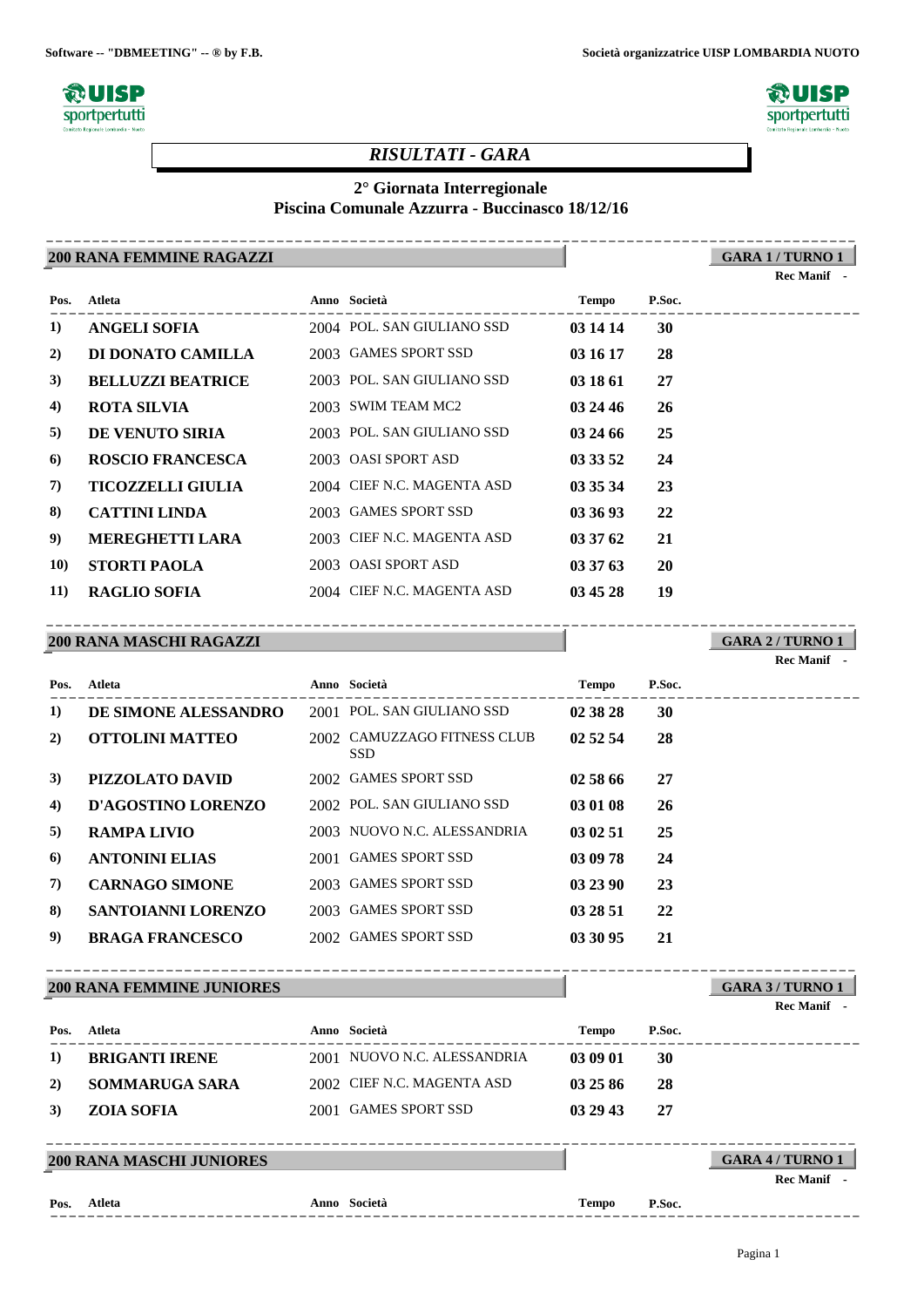#### **1) FARINA ANDREA** 2000 GIS MILANO SSD **02 44 60 30**

#### **200 RANA FEMMINE ASSOLUTI**

**GARA 5 / TURNO 1** ----------------------------------------------------------------------------------------

**GARA 7 / TURNO 1**

**Rec Manif** 

| Rec | Manif |  |
|-----|-------|--|
|     |       |  |

| Pos. | Atleta                    | Anno Società               | Tempo    | P.Soc. |
|------|---------------------------|----------------------------|----------|--------|
| 1)   | <b>GAVINELLI GIULIA</b>   | 2000 CIEF N.C. MAGENTA ASD | 03 02 05 | 30     |
| 2)   | <b>FORMAGGINI LISA</b>    | 2000 SWIM TEAM MC2         | 03 04 19 | 28     |
| 3)   | <b>ESPOSITO SIMONA</b>    | 2000 GAMES SPORT SSD       | 03 07 19 | 27     |
| 4)   | <b>COMERIO SILVIA</b>     | 1997 GAMES SPORT SSD       | 032060   | 26     |
| 5)   | <b>GIOVANELLI TECLA</b>   | 1998 GAMES SPORT SSD       | 03 24 75 | 25     |
| 6    | <b>MARTINELLI VALERIA</b> | 1999 SWIM TEAM MC2         | 03 25 80 | 24     |

----------------------------------------------------------------------------------------

#### **100 DORSO FEMMINE ES. - A**

---------------------------------------------------------------------------------------- **Atleta Anno Società Tempo P.Soc. Pos. 1) COLALEO ASIA** 2005 CIEF N.C. MAGENTA ASD **01 26 40 30 2) MORONI GIORGIA** 2006 GAMES SPORT SSD **01 27 42 28 3) ANTONINI GIULIA** 2005 POL. SAN GIULIANO SSD **01 31 70 27 4) MALACUSI BEATRICE** 2006 GAMES SPORT SSD **01 31 89 26 5) BARTOLI SARA** 2005 SWIM TEAM MC2 **01 32 24 25 6) CHIELLA ELISA** 2006 C.S. CORSICO ASD **01 33 14 24 7) COSTANZA CHIARA** 2005 POL. SAN GIULIANO SSD **01 36 07 23 8) ZANCANARO VALERIA** 2005 GIS MILANO SSD **01 37 34 22 9) NEGRI ALESSANDRA** 2006 GAMES SPORT SSD **01 38 44 21 10) LAMPARELLI GIULIA** 2005 C.S. CORSICO ASD **01 38 87 20 11) ALDRIGHI AURORA** 2005 GAMES SPORT SSD **01 39 92 19 12) BONONI BEATRICE** 2005 POL. TREZZANO NUOTO ASD **01 44 38 18 13) ATTI NICOLE** 2005 GAMES SPORT SSD **01 50 77 17 14) COLOMBO EMMA** 2006 CIEF N.C. MAGENTA ASD **01 54 33 16 15) PASTORE ASIA** 2005 OASI SPORT ASD **01 58 54 15 16) LANGE' GAIA** 2006 GAMES SPORT SSD **02 02 81 14**

#### **100 DORSO MASCHI ES. - A**

**GARA 8 / TURNO 1** ---------------------------------------------------------------------------------------- **Rec Manif** 

| Pos. | Atleta                      | Anno Società                | <b>Tempo</b> | P.Soc. |
|------|-----------------------------|-----------------------------|--------------|--------|
| 1)   | <b>GIANELLI MATTEO</b>      | 2004 CIEF N.C. MAGENTA ASD  | 01 23 71     | -30    |
| 2)   | <b>BALDUZZI DAVIDE</b>      | 2005 NUOVO N.C. ALESSANDRIA | 012966       | -28    |
| 3)   | LORIATO ANDREA              | 2004 NUOVO N.C. ALESSANDRIA | 01 36 73     | 27     |
| 4)   | <b>BALAN LUCIANO ANGELO</b> | 2005 C.S. CORSICO ASD       | 01 40 03     | -26    |

#### **50 DORSO FEMMINE RAGAZZI**

| <b>50 DORSO FEMMINE RAGAZZI</b> | GARA 9/TURNO |
|---------------------------------|--------------|

|  | <b>Rec Manif</b> |  |
|--|------------------|--|
|--|------------------|--|

| Pos.       | Atleta                   | Anno Società               | <b>Tempo</b> | P.Soc. |
|------------|--------------------------|----------------------------|--------------|--------|
| 1)         | <b>GUSELLA ELISA</b>     | 2004 POL. SAN GIULIANO SSD | 00 34 94     | -30    |
| 2)         | <b>NATALE GIORGIA</b>    | 2003 POL. SAN GIULIANO SSD | 00.3546      | -28    |
| <b>3</b> ) | <b>BIGLIERI GLORIA</b>   | 2004 CIEF N.C. MAGENTA ASD | 003586       | -27    |
| 4)         | <b>BELLUZZI BEATRICE</b> | 2003 POL. SAN GIULIANO SSD | 00 37 06     | -26    |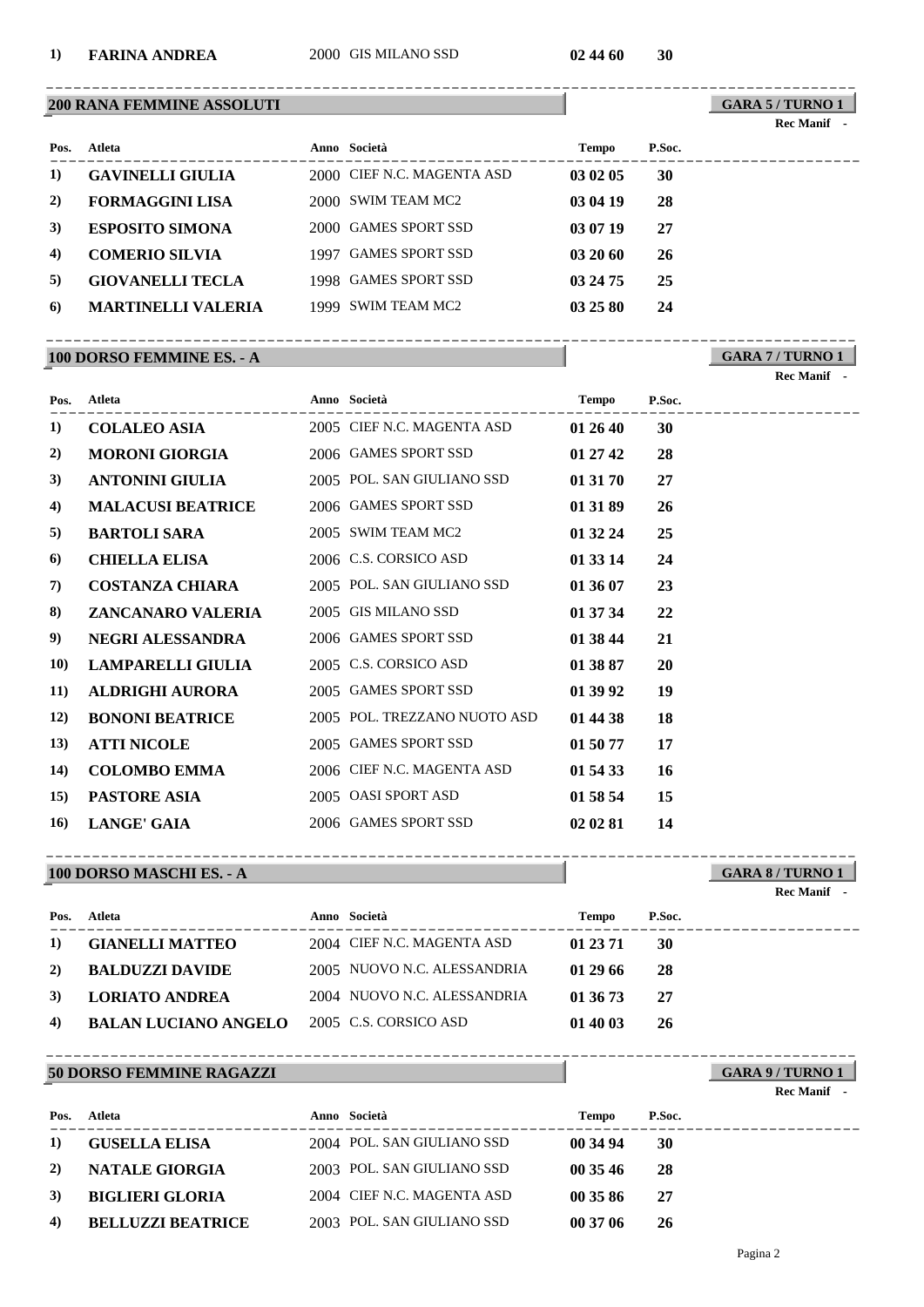| 5)          | <b>ELAYEK NADA</b>        | 2003 POL. SAN GIULIANO SSD                | 00 37 33 | 25 |
|-------------|---------------------------|-------------------------------------------|----------|----|
| 6)          | <b>PARINI BEATRICE</b>    | 2004 CIEF N.C. MAGENTA ASD                | 00 37 42 | 24 |
| 7)          | <b>DELL' ORTO AURORA</b>  | 2003 C.S. CORSICO ASD                     | 00 37 57 | 23 |
| 8)          | <b>ERRICO ELEONORA</b>    | 2004 SWIM TEAM MC2                        | 00 37 84 | 22 |
| 9)          | <b>D'ERRICO LAURA</b>     | 2004 POL. SAN GIULIANO SSD                | 00 38 10 | 21 |
| <b>10</b> ) | <b>GUIDA LAURA</b>        | 2004 CIEF N.C. MAGENTA ASD                | 00 39 20 | 20 |
| <b>11</b> ) | <b>SACCO ALESSANDRA</b>   | 2003 OASI SPORT ASD                       | 00 39 44 | 19 |
| 12)         | <b>ROTA SILVIA</b>        | 2003 SWIM TEAM MC2                        | 00 40 20 | 18 |
| 13)         | <b>REPOSSI ALICE</b>      | 2004 SWIM TEAM MC2                        | 00 40 37 | 17 |
| 14)         | <b>PODAVITTE MATILDE</b>  | 2003 CAMUZZAGO FITNESS CLUB<br><b>SSD</b> | 00 40 42 | 16 |
| <b>15</b> ) | <b>MIGLIORE MADDALENA</b> | 2004 SWIM TEAM MC2                        | 00 40 45 | 15 |
| 16)         | <b>QUIRINO ILARIA</b>     | 2004 SWIM TEAM MC2                        | 00 41 99 | 14 |
| 17)         | <b>MEREGHETTI LARA</b>    | 2003 CIEF N.C. MAGENTA ASD                | 00 43 07 | 13 |
| 18)         | <b>GNARRO VALERIA</b>     | 2004 POL. SAN GIULIANO SSD                | 00 43 61 | 12 |
| 19)         | VAGHI MARTA               | 2004 CIEF N.C. MAGENTA ASD                | 00 44 41 | 11 |
| 20)         | <b>CARNAGO SARA</b>       | 2003 GAMES SPORT SSD                      | 00 44 67 | 10 |
| 21)         | <b>RAGLIO SOFIA</b>       | 2004 CIEF N.C. MAGENTA ASD                | 00 46 58 | 9  |
| 22)         | <b>ALBERTI GRETA</b>      | 2003 CIEF N.C. MAGENTA ASD                | 00 47 32 | 8  |
| 23)         | <b>SENSI GAIA</b>         | 2003 CIEF N.C. MAGENTA ASD                | 00 48 19 | 7  |

#### **50 DORSO MASCHI RAGAZZI** ----------------------------------------------------------------------------------------

|             |                                               |                                           |              |        | Rec Manif - |
|-------------|-----------------------------------------------|-------------------------------------------|--------------|--------|-------------|
| Pos.        | <b>Atleta</b>                                 | Anno Società                              | <b>Tempo</b> | P.Soc. |             |
| 1)          | <b>DE MICHELI ALEX</b>                        | 2001 POL. SAN GIULIANO SSD                | 00 31 67     | 30     |             |
| 2)          | <b>BARBAFIERA NICOLO'</b>                     | 2002 CIEF N.C. MAGENTA ASD                | 00 33 01     | 28     |             |
| 3)          | <b>ISA LORENZO</b>                            | 2001 GIS MILANO SSD                       | 00 34 48     | 27     |             |
| 4)          | <b>PRANDO CHRISTIAN</b>                       | 2001 CIEF N.C. MAGENTA ASD                | 00 34 53     | 26     |             |
| 5)          | <b>MATTINA PIETRO</b>                         | 2003 CIEF N.C. MAGENTA ASD                | 00 35 17     | 25     |             |
| 6           | <b>PORRATI EMANUELE</b>                       | 2001 CIEF N.C. MAGENTA ASD                | 00 35 57     | 24     |             |
| 7)          | <b>BOHACHYK VADYM</b>                         | 2001 POL. SAN GIULIANO SSD                | 00 36 01     | 23     |             |
| 7)          | PERCIVALDI RICCARDO                           | 2003 CIEF N.C. MAGENTA ASD                | 00 36 01     | 23     |             |
| 9)          | <b>MATTACCHEO LORENZO</b>                     | 2002 NUOVO N.C. ALESSANDRIA               | 00 37 95     | 21     |             |
| <b>10)</b>  | <b>MESSINA DAVIDE</b>                         | 2002 POL. SAN GIULIANO SSD                | 00 38 13     | 20     |             |
| <b>11</b> ) | DE VECCHI ALESSANDRO                          | 2002 CIEF N.C. MAGENTA ASD                | 00 38 79     | 19     |             |
| <b>12</b> ) | <b>BERTOLOTTO FRANCESCO</b>                   | 2003 NUOVO N.C. ALESSANDRIA               | 00 39 72     | 18     |             |
| 13)         | <b>MARCHETTI CHRISTIAN</b>                    | 2003 GIS MILANO SSD                       | 00 40 11     | 17     |             |
| 14)         | <b>GIORGI DAVIDE</b>                          | 2003 CAMUZZAGO FITNESS CLUB<br><b>SSD</b> | 00 41 01     | 16     |             |
| <b>15</b> ) | <b>PAGLIALONGA DIEGO</b>                      | 2003 POL. SAN GIULIANO SSD                | 00 41 14     | 15     |             |
| nc          | <b>LOMBARDO VITTORIO</b><br><b>ALESSANDRO</b> | 2003 GIS MILANO SSD                       | Squalificato |        |             |

**50 DORSO FEMMINE JUNIORES**

## **GARA 11 / TURNO 1 Rec Manif -**

**GARA 10 / TURNO 1**

| Pos. | Atleta                | Anno Società                | Tempo    | P.Soc. |
|------|-----------------------|-----------------------------|----------|--------|
| 1)   | <b>BRIGANTI IRENE</b> | 2001 NUOVO N.C. ALESSANDRIA | 00 36 15 | 30     |

----------------------------------------------------------------------------------------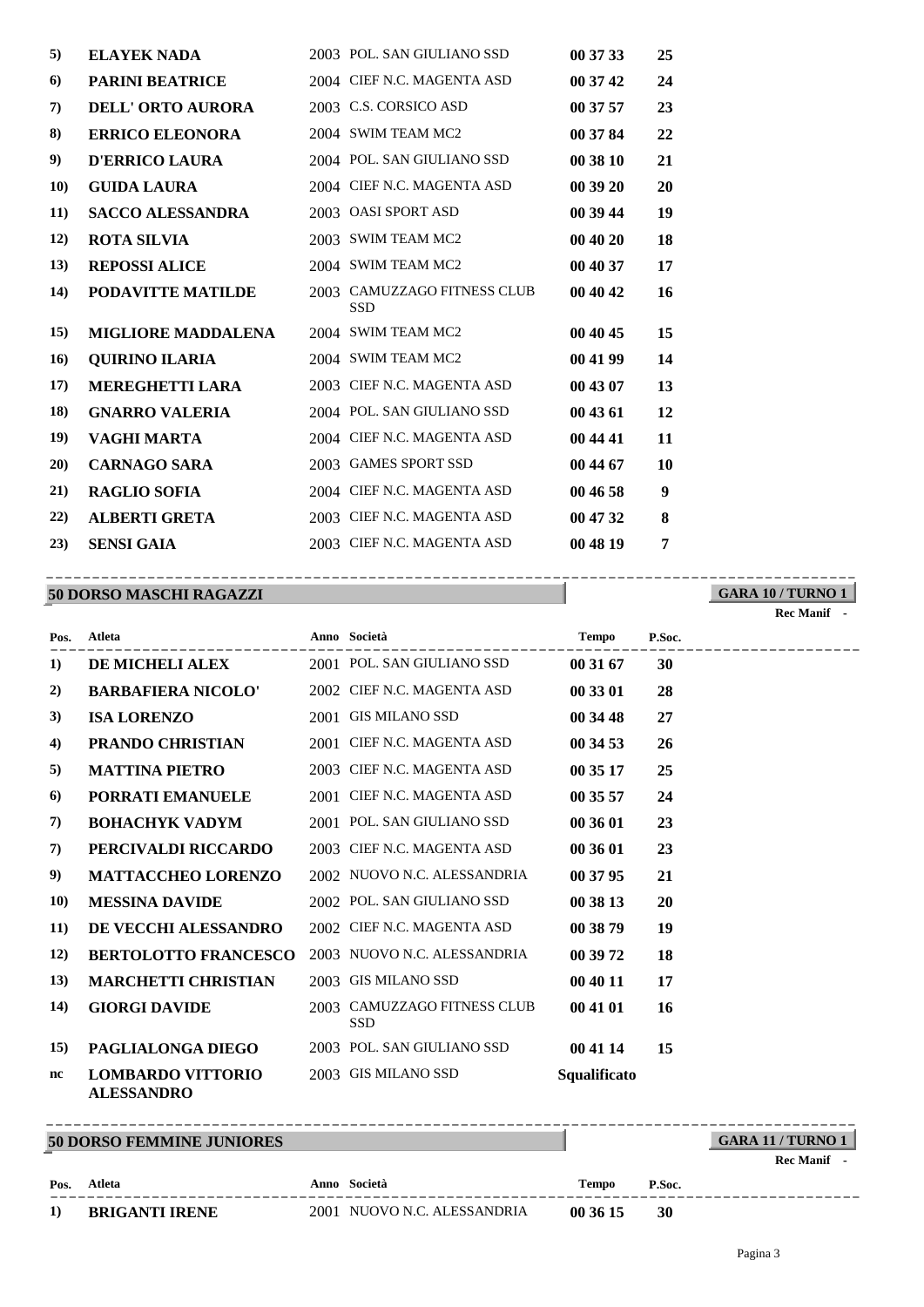|                           |                     | 2002 SWIM TEAM MC2    | 00 36 85                                                                                                                                                                                                                                                                                                                                   | 28 |
|---------------------------|---------------------|-----------------------|--------------------------------------------------------------------------------------------------------------------------------------------------------------------------------------------------------------------------------------------------------------------------------------------------------------------------------------------|----|
| <b>TORTIELLO GIULIA</b>   |                     |                       | 00 38 25                                                                                                                                                                                                                                                                                                                                   | 27 |
| <b>CICCARELLO ALESSIA</b> |                     | <b>SSD</b>            | 00 39 15                                                                                                                                                                                                                                                                                                                                   | 26 |
| <b>SCHENONI NOEMI</b>     |                     | <b>SSD</b>            | 00 39 26                                                                                                                                                                                                                                                                                                                                   | 25 |
| <b>SUNNA VALERIA</b>      |                     | <b>SWIM TEAM MC2</b>  | 00 39 28                                                                                                                                                                                                                                                                                                                                   | 24 |
| <b>ZANDONA' ALICE</b>     |                     |                       | 00 39 35                                                                                                                                                                                                                                                                                                                                   | 23 |
| <b>BERRA GIULIA</b>       |                     |                       | 00 39 53                                                                                                                                                                                                                                                                                                                                   | 22 |
| <b>REPOSSI ARIANNA</b>    |                     |                       | 00 39 54                                                                                                                                                                                                                                                                                                                                   | 21 |
| <b>PIZZI GAIA</b>         |                     |                       | 00 40 64                                                                                                                                                                                                                                                                                                                                   | 20 |
| <b>RE BRENDA</b>          |                     |                       | 00 40 75                                                                                                                                                                                                                                                                                                                                   | 19 |
| <b>STINCHELLI VIVIANA</b> |                     |                       | 00 41 12                                                                                                                                                                                                                                                                                                                                   | 18 |
| <b>BASSANI VERONICA</b>   |                     | <b>SSD</b>            | 00 41 54                                                                                                                                                                                                                                                                                                                                   | 17 |
| <b>BOTTI ELISA</b>        |                     | <b>GIS MILANO SSD</b> | 00 42 05                                                                                                                                                                                                                                                                                                                                   | 16 |
| PISANO MARTINA            |                     |                       | 00 42 62                                                                                                                                                                                                                                                                                                                                   | 15 |
| <b>FERRARIO KAREN</b>     |                     |                       | 00 44 72                                                                                                                                                                                                                                                                                                                                   | 14 |
|                           | <b>DOSSENA GAIA</b> |                       | 2001 CIEF N.C. MAGENTA ASD<br>2002 CAMUZZAGO FITNESS CLUB<br>2002 CAMUZZAGO FITNESS CLUB<br>2001<br>2002 POL. SAN GIULIANO SSD<br>2002 GAMES SPORT SSD<br>2002 OASI SPORT ASD<br>2002 GIS MILANO SSD<br>2001 GIS MILANO SSD<br>2002 C.S. CORSICO ASD<br>2001 CAMUZZAGO FITNESS CLUB<br>2001<br>2002 OASI SPORT ASD<br>2002 GAMES SPORT SSD |    |

#### **50 DORSO MASCHI JUNIORES** ----------------------------------------------------------------------------------------

**GARA 12 / TURNO 1**

**Rec Manif -** 

| Pos. | Atleta                    | Anno Società                | <b>Tempo</b> | P.Soc. |
|------|---------------------------|-----------------------------|--------------|--------|
| 1)   | <b>LOVATI MARCO</b>       | 1999 CIEF N.C. MAGENTA ASD  | 00 29 93     | 30     |
| 2)   | <b>REBORA MATTEO</b>      | 2000 POL. SAN GIULIANO SSD  | 00 31 36     | 28     |
| 3)   | <b>OLDANI DAVIDE LUCA</b> | 1999 CIEF N.C. MAGENTA ASD  | 00 31 94     | 27     |
| 4)   | <b>MAGANZA ALESSANDRO</b> | 2000 NUOVO N.C. ALESSANDRIA | 00 32 40     | 26     |
| 5)   | <b>OLDANI DAVIDE</b>      | 1999 CIEF N.C. MAGENTA ASD  | 00 33 09     | 25     |
| 6)   | <b>MASTRAPASQUA DARIO</b> | 2000 GIS MILANO SSD         | 00 37 09     | 24     |

#### **50 DORSO FEMMINE ASSOLUTI** ----------------------------------------------------------------------------------------

**GARA 13 / TURNO 1 Rec Manif -** 

**GARA 15 / TURNO 1**

**Rec Manif -** 

| Pos.       | Atleta                | Anno Società                 | <b>Tempo</b> | P.Soc. |  |
|------------|-----------------------|------------------------------|--------------|--------|--|
| 1)         | <b>BECCARIA MARTA</b> | 2000 NUOVO N.C. ALESSANDRIA  | 00 33 56     | 30     |  |
| <b>2</b> ) | <b>COLOMBO NOEMI</b>  | 2000 CIEF N.C. MAGENTA ASD   | 00 34 76     | 28     |  |
| 3)         | <b>GRANATA GAIA</b>   | 1999 SWIM TEAM MC2           | 00 35 89     | 27     |  |
| 4)         | <b>FERA FRANCESCA</b> | 2000 CIEF N.C. MAGENTA ASD   | 00 37 81     | 26     |  |
| 5)         | DITRANI MARTINA       | 2000 POL. TREZZANO NUOTO ASD | 004256       | -25    |  |
|            |                       |                              |              |        |  |

#### **50 FARFALLA FEMMINE ES. - A** ----------------------------------------------------------------------------------------

| Pos.     | Atleta                   | Anno Società               | Tempo    | P.Soc. |
|----------|--------------------------|----------------------------|----------|--------|
| 1)       | <b>CATTONI BENEDETTA</b> | 2005 CIEF N.C. MAGENTA ASD | 00 33 87 | 30     |
| <b>2</b> | <b>COLALEO ASIA</b>      | 2005 CIEF N.C. MAGENTA ASD | 00 40 17 | 28     |
| 3)       | <b>BONIARDI ZOE</b>      | 2005 CIEF N.C. MAGENTA ASD | 00 40 64 | 27     |
| 4)       | ZANCANARO VALERIA        | 2005 GIS MILANO SSD        | 004223   | 26     |
| 5)       | <b>BALZAROTTI GRETA</b>  | 2005 CIEF N.C. MAGENTA ASD | 004326   | 25     |
| 6)       | <b>MALACUSI BEATRICE</b> | 2006 GAMES SPORT SSD       | 00 43 58 | 24     |
| 7)       | <b>CROLA GIADA</b>       | 2006 CIEF N.C. MAGENTA ASD | 00 43 78 | 23     |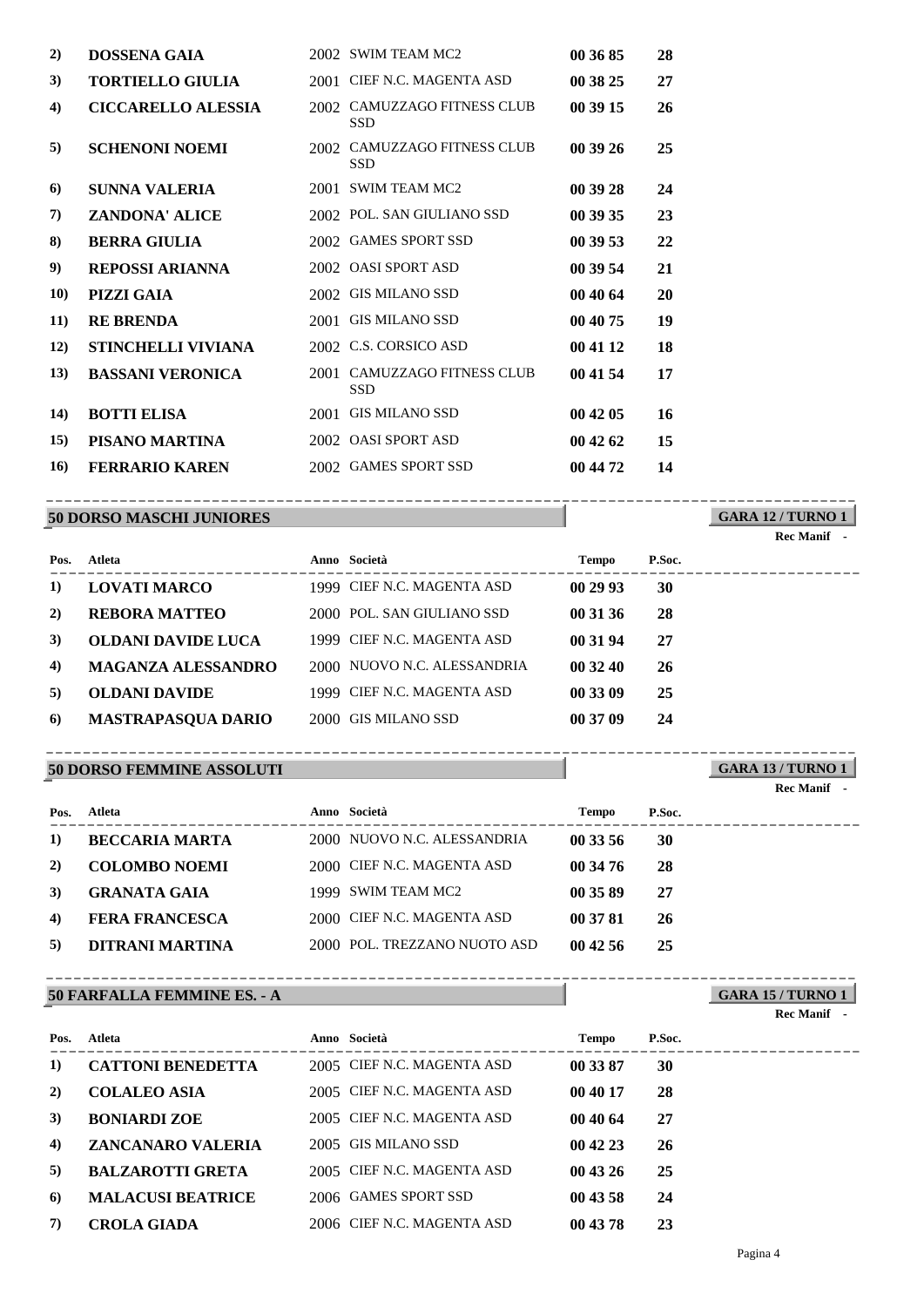| 8)          | <b>MORONI GIORGIA</b>   | 2006 GAMES SPORT SSD         | 00 44 88 | 22 |
|-------------|-------------------------|------------------------------|----------|----|
| 9)          | <b>COSTANZA CHIARA</b>  | 2005 POL. SAN GIULIANO SSD   | 00 45 18 | 21 |
| <b>10)</b>  | <b>BONONI BEATRICE</b>  | 2005 POL. TREZZANO NUOTO ASD | 00 45 33 | 20 |
| <b>11</b> ) | <b>NEGRI ALESSANDRA</b> | 2006 GAMES SPORT SSD         | 00 46 92 | 19 |
| <b>12</b> ) | <b>ANTONINI GIULIA</b>  | 2005 POL. SAN GIULIANO SSD   | 00 47 55 | 18 |
| 13)         | <b>ALDRIGHI AURORA</b>  | 2005 GAMES SPORT SSD         | 00 49 80 | 17 |
| 14)         | PRINCIPATO AURORA       | 2006 CIEF N.C. MAGENTA ASD   | 00 55 03 | 16 |
| <b>15</b> ) | <b>ATTI NICOLE</b>      | 2005 GAMES SPORT SSD         | 005926   | 15 |
| 16)         | LANGE' GAIA             | 2006 GAMES SPORT SSD         | 01 05 47 | 14 |
|             |                         |                              |          |    |

## **50 FARFALLA MASCHI ES. - A**

**GARA 16 / TURNO 1** ----------------------------------------------------------------------------------------

**Rec Manif -** 

| Pos.       | Atleta                   | Anno Società                              | <b>Tempo</b> | P.Soc. |
|------------|--------------------------|-------------------------------------------|--------------|--------|
| 1)         | <b>COZZI LORENZO</b>     | 2004 CIEF N.C. MAGENTA ASD                | 00 33 79     | 30     |
| 2)         | <b>MUFFATO MATTIA</b>    | 2004 CIEF N.C. MAGENTA ASD                | 00 35 90     | 28     |
| 3)         | <b>BIANCHI FRANCESCO</b> | 2004 CIEF N.C. MAGENTA ASD                | 00 36 52     | 27     |
| 4)         | <b>MUNNO ANDREA</b>      | 2004 CIEF N.C. MAGENTA ASD                | 00 38 09     | 26     |
| 5)         | <b>LORIATO ANDREA</b>    | 2004 NUOVO N.C. ALESSANDRIA               | 00 38 20     | 25     |
| 6)         | <b>FAMOSO ALESSIO</b>    | 2005 CIEF N.C. MAGENTA ASD                | 00 42 86     | 24     |
| 7)         | <b>ZUCCHETTI MATTIA</b>  | 2005 CIEF N.C. MAGENTA ASD                | 00 44 02     | 23     |
| 8)         | <b>VOLONTIERI SIMONE</b> | 2004 CIEF N.C. MAGENTA ASD                | 00 44 57     | 22     |
| 9)         | <b>BALDUZZI DAVIDE</b>   | 2005 NUOVO N.C. ALESSANDRIA               | 004553       | 21     |
| <b>10)</b> | <b>BOCK ALESSIO</b>      | 2004 CAMUZZAGO FITNESS CLUB<br><b>SSD</b> | 00 49 59     | 20     |

## **100 STILE LIBERO FEMMINE RAGAZZI**

**GARA 17 / TURNO 1** ----------------------------------------------------------------------------------------

|  | <b>Rec Manif</b> |  |
|--|------------------|--|
|--|------------------|--|

| Pos.        | <b>Atleta</b>             | Anno Società                              | <b>Tempo</b> | P.Soc.<br>_____________ |
|-------------|---------------------------|-------------------------------------------|--------------|-------------------------|
| 1)          | <b>GUSELLA ELISA</b>      | 2004 POL. SAN GIULIANO SSD                | 01 06 41     | 30                      |
| 2)          | NATALE GIORGIA            | 2003 POL. SAN GIULIANO SSD                | 01 10 07     | 28                      |
| 3)          | <b>PARINI BEATRICE</b>    | 2004 CIEF N.C. MAGENTA ASD                | 01 10 82     | 27                      |
| 4)          | <b>GUIDA LAURA</b>        | 2004 CIEF N.C. MAGENTA ASD                | 01 13 13     | 26                      |
| 5)          | <b>DE VENUTO SIRIA</b>    | 2003 POL. SAN GIULIANO SSD                | 01 13 24     | 25                      |
| 6)          | <b>BIGLIERI GLORIA</b>    | 2004 CIEF N.C. MAGENTA ASD                | 01 13 27     | 24                      |
| 7)          | DI DONATO CAMILLA         | 2003 GAMES SPORT SSD                      | 01 13 98     | 23                      |
| 8)          | <b>CATTINI LINDA</b>      | 2003 GAMES SPORT SSD                      | 01 14 12     | 22                      |
| 9)          | <b>ROSCIO FRANCESCA</b>   | 2003 OASI SPORT ASD                       | 01 14 86     | 21                      |
| <b>10)</b>  | <b>MIGLIORE MADDALENA</b> | 2004 SWIM TEAM MC2                        | 01 15 39     | 20                      |
| <b>11</b> ) | <b>D'ERRICO LAURA</b>     | 2004 POL. SAN GIULIANO SSD                | 01 15 76     | 19                      |
| 12)         | PODAVITTE MATILDE         | 2003 CAMUZZAGO FITNESS CLUB<br><b>SSD</b> | 01 15 78     | 18                      |
| 13)         | <b>ELAYEK NADA</b>        | 2003 POL. SAN GIULIANO SSD                | 01 16 16     | 17                      |
| 14)         | <b>ANGELI SOFIA</b>       | 2004 POL. SAN GIULIANO SSD                | 01 16 31     | <b>16</b>               |
| 15)         | <b>SACCO ALESSANDRA</b>   | 2003 OASI SPORT ASD                       | 01 16 42     | 15                      |
| <b>16</b>   | <b>QUIRINO ILARIA</b>     | 2004 SWIM TEAM MC2                        | 01 16 84     | 14                      |
| 17)         | <b>ERRICO ELEONORA</b>    | 2004 SWIM TEAM MC2                        | 01 18 15     | 13                      |
| 18)         | VAGHI MARTA               | 2004 CIEF N.C. MAGENTA ASD                | 01 19 77     | 12                      |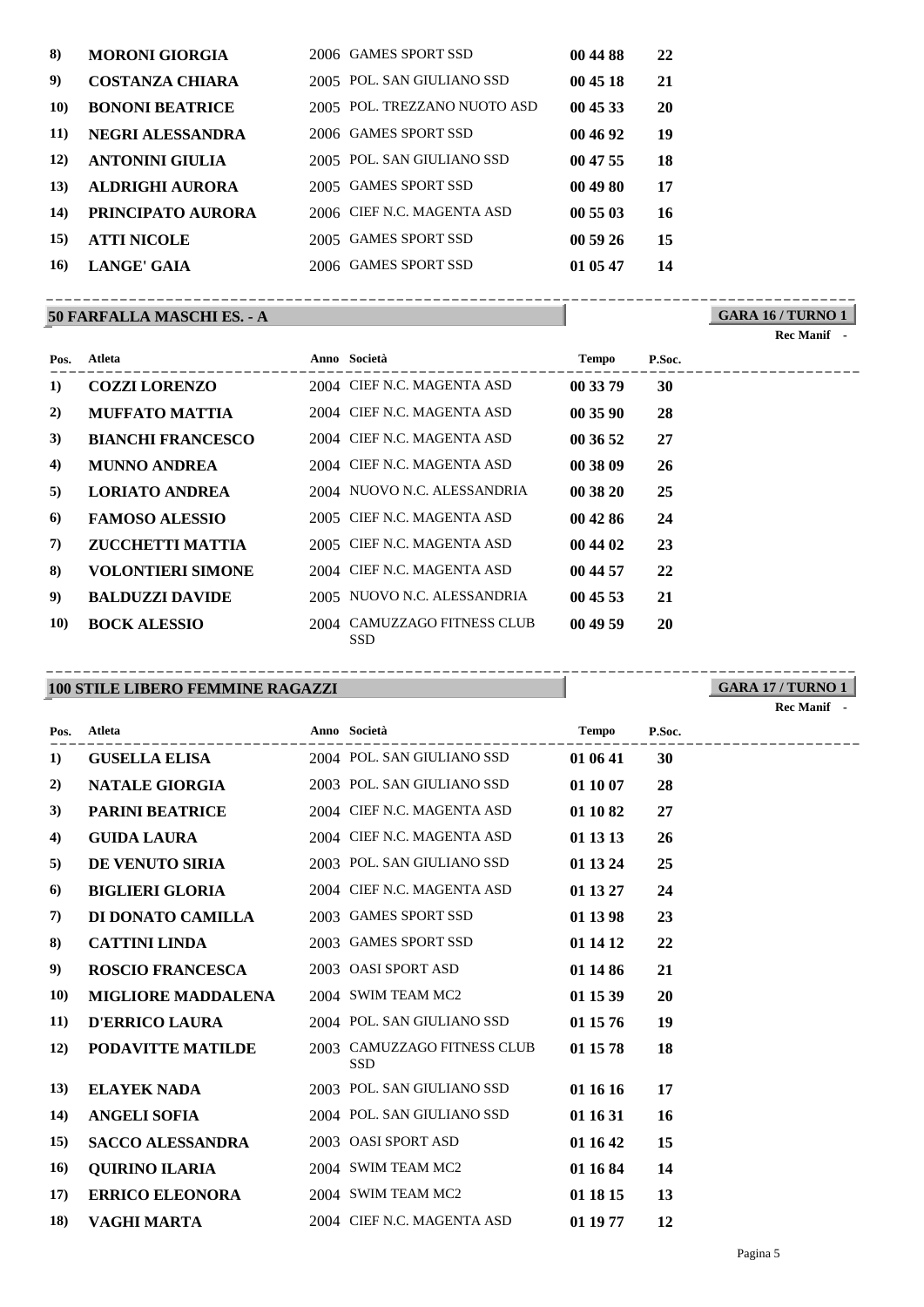| 19)         | <b>TICOZZELLI GIULIA</b> | 2004 CIEF N.C. MAGENTA ASD | 01 20 07 | 11 |
|-------------|--------------------------|----------------------------|----------|----|
| <b>20</b> ) | <b>REPOSSI ALICE</b>     | 2004 SWIM TEAM MC2         | 01 20 34 | 10 |
| 21)         | <b>SENSI GAIA</b>        | 2003 CIEF N.C. MAGENTA ASD | 01 22 45 | 9  |
| <b>22</b> ) | <b>STORTI PAOLA</b>      | 2003 OASI SPORT ASD        | 01 24 04 | 8  |
| 23)         | <b>CARNAGO SARA</b>      | 2003 GAMES SPORT SSD       | 01 25 95 | 7  |
| 24)         | <b>GNARRO VALERIA</b>    | 2004 POL. SAN GIULIANO SSD | 01 29 21 | 6  |
| 25)         | <b>ROMANI SOFIA</b>      | 2004 C.S. CORSICO ASD      | 01 38 82 | 5  |
|             |                          |                            |          |    |

## **100 STILE LIBERO MASCHI RAGAZZI**

**GARA 18 / TURNO 1** ----------------------------------------------------------------------------------------

**Rec Manif -** 

|             | Pos. Atleta                                      | Anno Società                              | <b>Tempo</b> | P.Soc.<br>------------------- |  |
|-------------|--------------------------------------------------|-------------------------------------------|--------------|-------------------------------|--|
| 1)          | DE SIMONE ALESSANDRO 2001 POL. SAN GIULIANO SSD  |                                           | 00 59 12     | 30                            |  |
| 2)          | <b>BARBAFIERA NICOLO'</b>                        | 2002 CIEF N.C. MAGENTA ASD                | 01 00 00     | 28                            |  |
| 3)          | <b>OPIPARI MICHELE</b>                           | 2001 C.S. CORSICO ASD                     | 01 01 51     | 27                            |  |
| 4)          | <b>BRAGA FRANCESCO</b>                           | 2002 GAMES SPORT SSD                      | 01 03 25     | 26                            |  |
| 5)          | <b>MATTACCHEO LORENZO</b>                        | 2002 NUOVO N.C. ALESSANDRIA               | 01 03 48     | 25                            |  |
| 6)          | PIZZOLATO DAVID                                  | 2002 GAMES SPORT SSD                      | 01 04 28     | 24                            |  |
| 7)          | <b>MANCINI GABRIELE</b>                          | 2002 POL. SAN GIULIANO SSD                | 01 04 69     | 23                            |  |
| 8)          | <b>MATTINA PIETRO</b>                            | 2003 CIEF N.C. MAGENTA ASD                | 01 05 19     | 22                            |  |
| 9)          | <b>D'AGOSTINO LORENZO</b>                        | 2002 POL. SAN GIULIANO SSD                | 01 05 37     | 21                            |  |
| <b>10)</b>  | PORRATI EMANUELE                                 | 2001 CIEF N.C. MAGENTA ASD                | 01 05 59     | 20                            |  |
| <b>11</b> ) | SANTOIANNI LORENZO                               | 2003 GAMES SPORT SSD                      | 01 05 81     | 19                            |  |
| <b>12</b> ) | <b>ISA LORENZO</b>                               | 2001 GIS MILANO SSD                       | 01 05 86     | 18                            |  |
| 13)         | PERCIVALDI RICCARDO                              | 2003 CIEF N.C. MAGENTA ASD                | 01 06 45     | 17                            |  |
| 14)         | <b>DE MICHELI ALEX</b>                           | 2001 POL. SAN GIULIANO SSD                | 01 06 55     | <b>16</b>                     |  |
| 15)         | <b>OTTOLINI MATTEO</b>                           | 2002 CAMUZZAGO FITNESS CLUB<br><b>SSD</b> | 01 06 62     | 15                            |  |
| <b>16</b>   | PRANDO CHRISTIAN                                 | 2001 CIEF N.C. MAGENTA ASD                | 01 06 92     | 14                            |  |
| 17)         | <b>RAMPA LIVIO</b>                               | 2003 NUOVO N.C. ALESSANDRIA               | 01 07 36     | 13                            |  |
| <b>18</b> ) | <b>FAVINI MATTEO</b>                             | 2001 CIEF N.C. MAGENTA ASD                | 01 07 50     | <b>12</b>                     |  |
| 19)         | <b>BOHACHYK VADYM</b>                            | 2001 POL. SAN GIULIANO SSD                | 01 08 64     | 11                            |  |
| 20)         | BERTOLOTTO FRANCESCO 2003 NUOVO N.C. ALESSANDRIA |                                           | 01 10 00     | <b>10</b>                     |  |
| 21)         | <b>MESSINA DAVIDE</b>                            | 2002 POL. SAN GIULIANO SSD                | 01 10 92     | 9                             |  |
| 22)         | <b>ANTONINI ELIAS</b>                            | 2001 GAMES SPORT SSD                      | 01 11 19     | 8                             |  |
| 23)         | <b>FASANO ALESSIO</b>                            | 2003 C.S. CORSICO ASD                     | 01 14 77     | $\overline{7}$                |  |
| 24)         | <b>GIORGI DAVIDE</b>                             | 2003 CAMUZZAGO FITNESS CLUB<br><b>SSD</b> | 01 14 82     | 6                             |  |
| 25)         | <b>MARCHETTI CHRISTIAN</b>                       | 2003 GIS MILANO SSD                       | 01 15 99     | 5                             |  |
| 26)         | <b>CIRIELLO PAOLO</b>                            | 2003 CIEF N.C. MAGENTA ASD                | 01 17 17     | 4                             |  |
| 27)         | <b>CARNAGO SIMONE</b>                            | 2003 GAMES SPORT SSD                      | 01 18 10     | 3                             |  |
| 28)         | PAGLIALONGA DIEGO                                | 2003 POL. SAN GIULIANO SSD                | 01 22 97     | $\boldsymbol{2}$              |  |
| 29)         | <b>LOMBARDO VITTORIO</b><br><b>ALESSANDRO</b>    | 2003 GIS MILANO SSD                       | 01 27 79     | 1                             |  |

## **100 STILE LIBERO FEMMINE JUNIORES**

**GARA 19 / TURNO 1** ----------------------------------------------------------------------------------------

**Rec Manif -** 

#### **Pos.**

**Atleta Anno Società Tempo P.Soc.**

----------------------------------------------------------------------------------------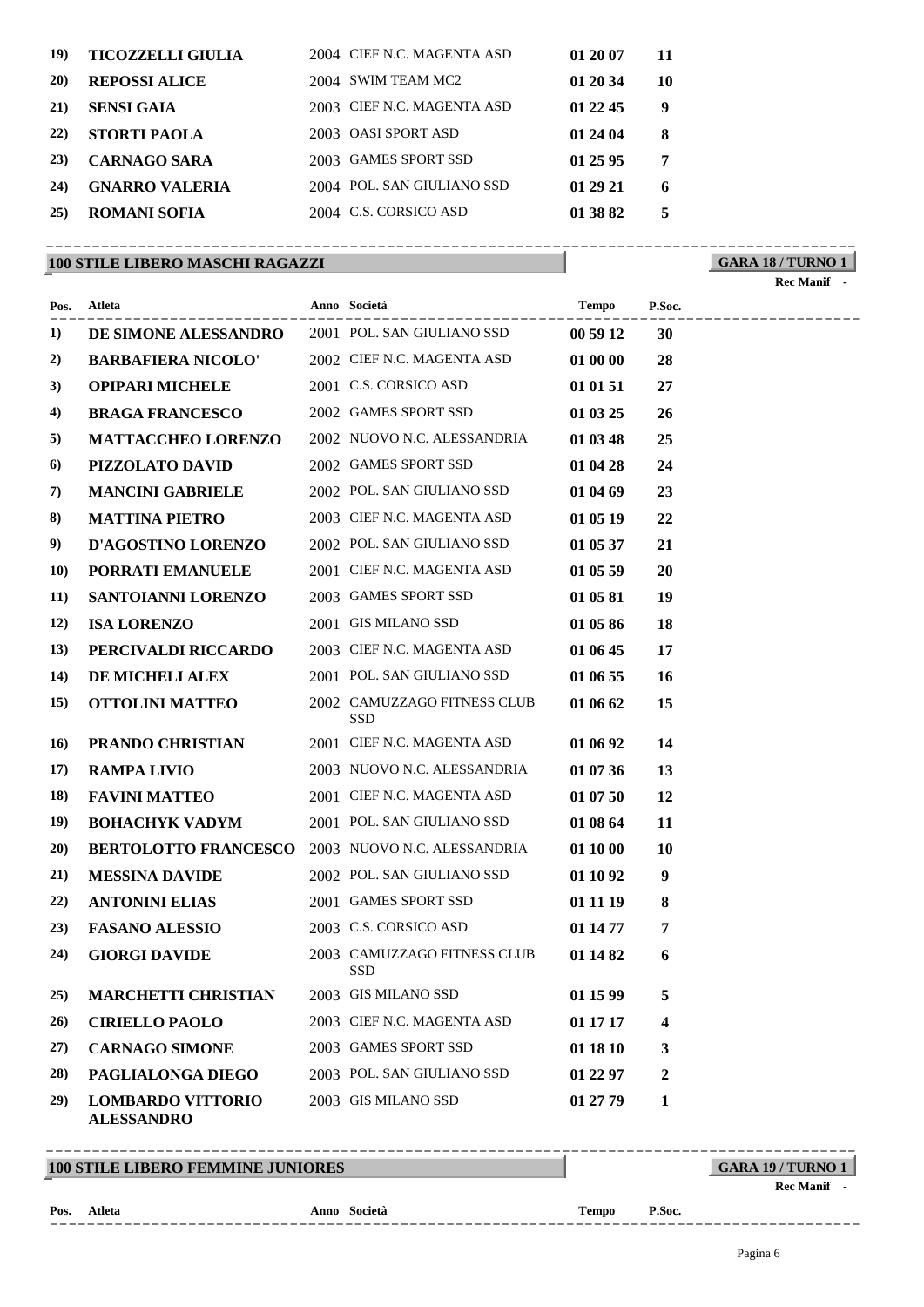| $\bf{1}$  | <b>MERAVIGLIA ALISSA</b>  | 2001 CIEF N.C. MAGENTA ASD                | 01 11 02 | 30 |
|-----------|---------------------------|-------------------------------------------|----------|----|
| 2)        | <b>DOSSENA GAIA</b>       | 2002 SWIM TEAM MC2                        | 01 12 82 | 28 |
| 3)        | <b>CICCARELLO ALESSIA</b> | 2002 CAMUZZAGO FITNESS CLUB<br><b>SSD</b> | 01 13 03 | 27 |
| 4)        | <b>SUNNA VALERIA</b>      | 2001 SWIM TEAM MC2                        | 01 14 03 | 26 |
| 5)        | <b>BASSANI VERONICA</b>   | 2001 CAMUZZAGO FITNESS CLUB<br><b>SSD</b> | 01 14 42 | 25 |
| 6)        | <b>REPOSSI ARIANNA</b>    | 2002 OASI SPORT ASD                       | 01 14 49 | 24 |
| 7)        | <b>BERRA GIULIA</b>       | 2002 GAMES SPORT SSD                      | 01 14 61 | 23 |
| 8)        | <b>ZOIA SOFIA</b>         | 2001 GAMES SPORT SSD                      | 01 14 86 | 22 |
| 9)        | <b>PIZZI GAIA</b>         | 2002 GIS MILANO SSD                       | 01 15 77 | 21 |
| <b>10</b> | <b>ZANDONA' ALICE</b>     | 2002 POL. SAN GIULIANO SSD                | 01 16 10 | 20 |
| 11)       | PISANO MARTINA            | 2002 OASI SPORT ASD                       | 01 16 64 | 19 |
| 12)       | <b>SANGALLI IRENE</b>     | 2002 C.S. CORSICO ASD                     | 01 16 65 | 18 |
| 13)       | <b>RE BRENDA</b>          | 2001 GIS MILANO SSD                       | 01 16 66 | 17 |
| 14)       | <b>OLDANI ANNA</b>        | 2002 CIEF N.C. MAGENTA ASD                | 01 16 95 | 16 |
| 15)       | <b>SAVI ALICE</b>         | 2002 C.S. CORSICO ASD                     | 01 17 57 | 15 |
| 16)       | <b>SCHENONI NOEMI</b>     | 2002 CAMUZZAGO FITNESS CLUB<br><b>SSD</b> | 01 19 05 | 14 |
| 17)       | <b>BOTTI ELISA</b>        | 2001 GIS MILANO SSD                       | 01 20 30 | 13 |
| 18)       | <b>FIORI YLENIA</b>       | 2002 CIEF N.C. MAGENTA ASD                | 01 20 74 | 12 |
| 19)       | PISONI ANNA               | 2001 CIEF N.C. MAGENTA ASD                | 01 23 30 | 11 |
| 20)       | <b>LANDI ALICE</b>        | 2001 C.S. CORSICO ASD                     | 01 23 40 | 10 |
| 21)       | <b>FERRARIO KAREN</b>     | 2002 GAMES SPORT SSD                      | 01 27 32 | 9  |

### **100 STILE LIBERO MASCHI JUNIORES**

**GARA 20 / TURNO 1** ----------------------------------------------------------------------------------------

**GARA 21 / TURNO 1**

| Pos. | Atleta                                     | Anno Società                | <b>Tempo</b> | P.Soc. |
|------|--------------------------------------------|-----------------------------|--------------|--------|
| 1)   | <b>LOVATI MARCO</b>                        | 1999 CIEF N.C. MAGENTA ASD  | 00 56 03     | 30     |
| 2)   | <b>MAGANZA ALESSANDRO</b>                  | 2000 NUOVO N.C. ALESSANDRIA | 00 59 38     | 28     |
| 3)   | <b>OLDANI DAVIDE</b>                       | 1999 CIEF N.C. MAGENTA ASD  | 01 00 15     | 27     |
| 4)   | <b>FARINA ANDREA</b>                       | 2000 GIS MILANO SSD         | 01 01 40     | 26     |
| 5)   | <b>REBORA MATTEO</b>                       | 2000 POL. SAN GIULIANO SSD  | 01 01 95     | 25     |
| 6    | <b>ELLI ALESSANDRO</b>                     | 1999 C.S. CORSICO ASD       | 01 02 32     | 24     |
| 7)   | <b>OLDANI DAVIDE LUCA</b>                  | 1999 CIEF N.C. MAGENTA ASD  | 01 03 68     | 23     |
| 8)   | MONTESANTO FRANCESCO 1999 C.S. CORSICO ASD |                             | 01 05 69     | 22     |
| 9)   | <b>MASTRAPASQUA DARIO</b>                  | 2000 GIS MILANO SSD         | 01 05 77     | 21     |

#### **100 STILE LIBERO FEMMINE ASSOLUTI** ----------------------------------------------------------------------------------------

|      |                         |                             |          |        | <b>Rec Manif</b> - |
|------|-------------------------|-----------------------------|----------|--------|--------------------|
| Pos. | Atleta                  | Anno Società                | Tempo    | P.Soc. |                    |
| 1)   | <b>BECCARIA MARTA</b>   | 2000 NUOVO N.C. ALESSANDRIA | 01 02 22 | 30     |                    |
| 2)   | <b>GRANATA GAIA</b>     | 1999 SWIM TEAM MC2          | 01 04 01 | 28     |                    |
| 3)   | <b>COLOMBO NOEMI</b>    | 2000 CIEF N.C. MAGENTA ASD  | 01 06 24 | 27     |                    |
| 4)   | <b>MERRA ELISABETTA</b> | 1997 C.S. CORSICO ASD       | 01 07 38 | 26     |                    |
| 5)   | <b>FORMAGGINI LISA</b>  | 2000 SWIM TEAM MC2          | 01 08 48 | 25     |                    |
| 6)   | <b>FERA FRANCESCA</b>   | 2000 CIEF N.C. MAGENTA ASD  | 01 12 58 | 24     |                    |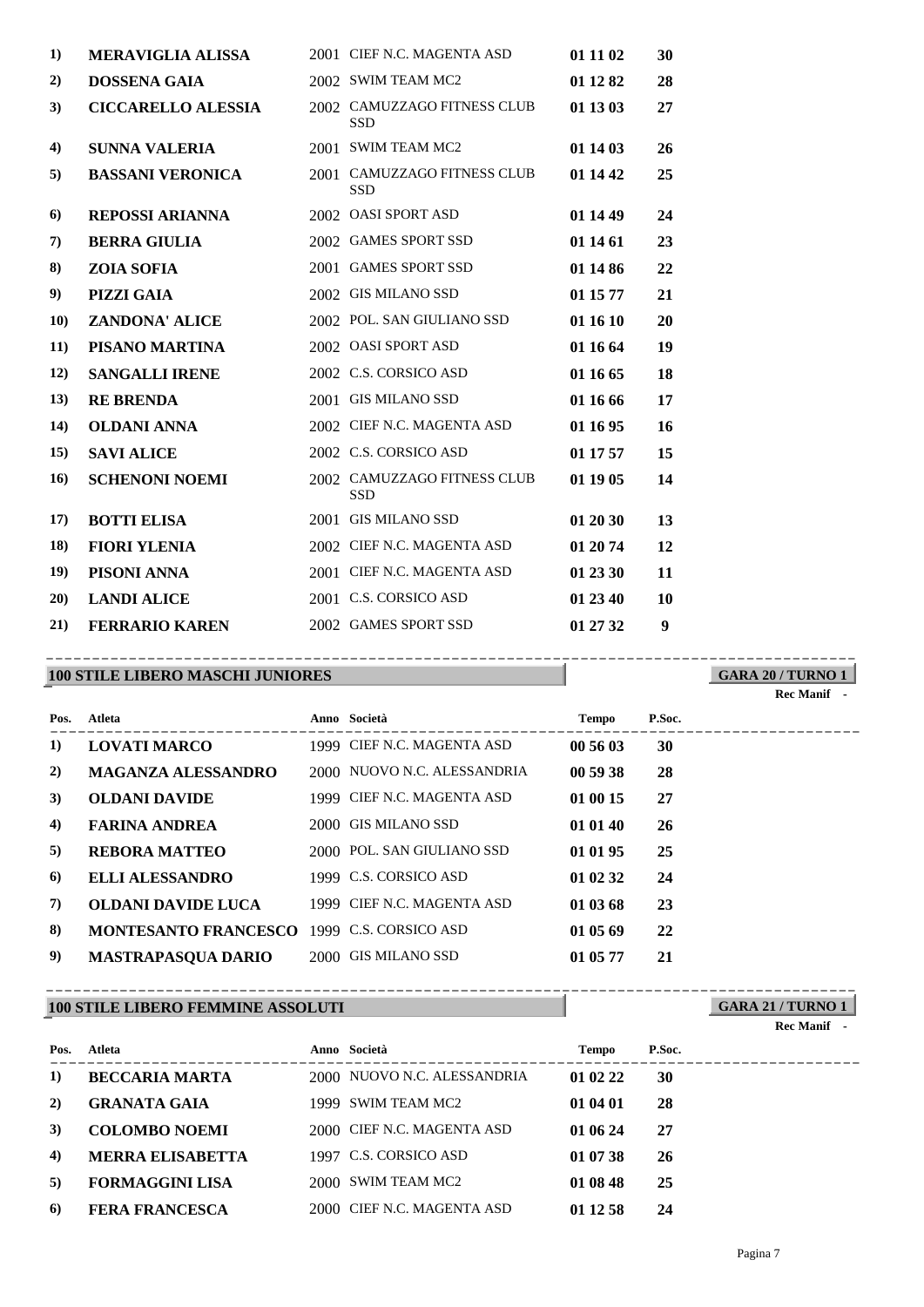| 7)          | <b>GIOVANELLI TECLA</b>   | 1998 GAMES SPORT SSD         | 01 12 63 | 23 |
|-------------|---------------------------|------------------------------|----------|----|
| 8)          | <b>ESPOSITO SIMONA</b>    | 2000 GAMES SPORT SSD         | 01 14 36 | 22 |
| 9)          | <b>COMERIO SILVIA</b>     | 1997 GAMES SPORT SSD         | 01 16 11 | 21 |
| <b>10)</b>  | <b>MARTINELLI VALERIA</b> | 1999 SWIM TEAM MC2           | 01 16 38 | 20 |
| 11)         | DITRANI MARTINA           | 2000 POL. TREZZANO NUOTO ASD | 01 18 58 | 19 |
| <b>12</b> ) | <b>ROSOLEN GIORGIA</b>    | 2000 C.S. CORSICO ASD        | 012002   | 18 |

#### **STAFFETTA 4X50 STILE LIBERO FEMMINE ES. - A** ----------------------------------------------------------------------------------------

| lec Manif                |  |
|--------------------------|--|
| <b>GARA 23 / TURNO 1</b> |  |

|          |                               |                                                                                     |              |        | кес іманіі                              |
|----------|-------------------------------|-------------------------------------------------------------------------------------|--------------|--------|-----------------------------------------|
| Pos.     | Atleta                        | Anno Società                                                                        | <b>Tempo</b> | P.Soc. |                                         |
| 1)       | <b>CIEF N.C. MAGENTA ASD</b>  | COLALEO ASIA (02.12.80) - BALZAROTTI GRETA - BONIARDI ZOE - CATTONI BENEDETTA       | 02.12.80     |        |                                         |
| 2)       | <b>GAMES SPORT SSD</b>        | NEGRI ALESSANDRA (02.38.95) - ATTI NICOLE - MORONI GIORGIA - MALACUSI BEATRICE      | 02.38.95     |        |                                         |
|          |                               | STAFFETTA 4X50 STILE LIBERO MASCHI ES. - A                                          |              |        | <b>GARA 24 / TURNO 1</b><br>Rec Manif - |
| Pos.     | Atleta                        | Anno Società                                                                        | <b>Tempo</b> | P.Soc. |                                         |
| $\bf{1}$ | <b>CIEF N.C. MAGENTA ASD</b>  | BIANCHI FRANCESCO (02.14.04) - GIANELLI MATTEO - MUNNO ANDREA - MUFFATO MATTIA      | 02.14.04     |        |                                         |
| 2)       | <b>NUOVO N.C. ALESSANDRIA</b> | BALDUZZI DAVIDE (02.25.00) - BENZI FRANCESCO - LORIATO ANDREA - BOSCATO ALBERTO     | 02.25.00     |        |                                         |
| 3)       | <b>C.S. CORSICO ASD</b>       | MALDONADO PATRIZIO (02.44.23) - RUSSO RICCARDO - BALAN LUCIANO ANGELO - TRIOLO LUCA | 02.44.23     |        |                                         |

----------------------------------------------------------------------------------------

#### **25 DORSO FEMMINE ES. - C**

|                   | 25 DORSO FEMMINE ES. - C            |                            |              |           | <b>GARA 1/TURNO 2</b> |
|-------------------|-------------------------------------|----------------------------|--------------|-----------|-----------------------|
|                   |                                     |                            |              |           | Rec Manif -           |
| Pos.              | Atleta                              | Anno Società               | Tempo        | P.Soc.    |                       |
| 1)                | <b>COLOMBI SOFIA</b>                | 2009 AZZURRA NUOTO ASD     | 00 22 07     | <b>30</b> |                       |
| 2)                | <b>LUCINI MATILDA</b>               | 2009 GAMES SPORT SSD       | 002264       | 28        |                       |
| 3)                | <b>LIISTRO ALICE</b>                | 2009 GIS MILANO SSD        | 00 24 09     | 27        |                       |
| $\left( 4\right)$ | <b>RIEDEL SOPHIE</b>                | 2009 QSWIM SSD             | 00 24 87     | <b>26</b> |                       |
| 5)                | RAMAZZINA CAMILLA                   | 2009 GAMES SPORT SSD       | 00 25 15     | 25        |                       |
| 6)                | <b>SIMONE ILARIA</b>                | 2009 FORUM SSD             | 002550       | 24        |                       |
| 7)                | <b>CAIRATI SARA</b>                 | 2010 CIEF N.C. MAGENTA ASD | 00 25 88     | 23        |                       |
| 8)                | <b>MAZZOLENI MAIA</b>               | 2009 GIS MILANO SSD        | 00 27 27     | 22        |                       |
| 9)                | VALNERI GIORGIA                     | 2009 TECRI NUOTO ASD       | $00\,27\,53$ | 21        |                       |
| <b>10)</b>        | <b>CORAZZA LARA</b>                 | 2010 GIS MILANO SSD        | 00 28 19     | 20        |                       |
| 11)               | PISANU ALESSIA                      | 2009 GIS MILANO SSD        | 00 28 47     | 19        |                       |
| 12)               | <b>LOPEZ SOPHIA</b>                 | 2009 GIS MILANO SSD        | 00 28 50     | 18        |                       |
| 13)               | <b>MILANO SOFIA</b>                 | 2010 QSWIM SSD             | 00 28 57     | 17        |                       |
| 14)               | <b>IACCARINO GIORGIA</b>            | 2009 POL. SAN GIULIANO SSD | 00 28 64     | <b>16</b> |                       |
| 15)               | <b>DUSI ANNA</b>                    | 2009 AZZURRA NUOTO ASD     | 00 29 50     | 15        |                       |
| 16)               | <b>CACCIA ALMA</b>                  | 2009 GAMES SPORT SSD       | 00 30 44     | 14        |                       |
| 17)               | DI GIAMBATTISTA<br><b>VALENTINA</b> | 2009 GIS MILANO SSD        | 00 32 38     | 13        |                       |
| 18)               | <b>ULLO MELISSA</b>                 | 2009 GIS MILANO SSD        | 00 32 56     | 12        |                       |
| 19)               | <b>LUCINI TESSA</b>                 | 2011 GAMES SPORT SSD       | 00 35 53     | 11        |                       |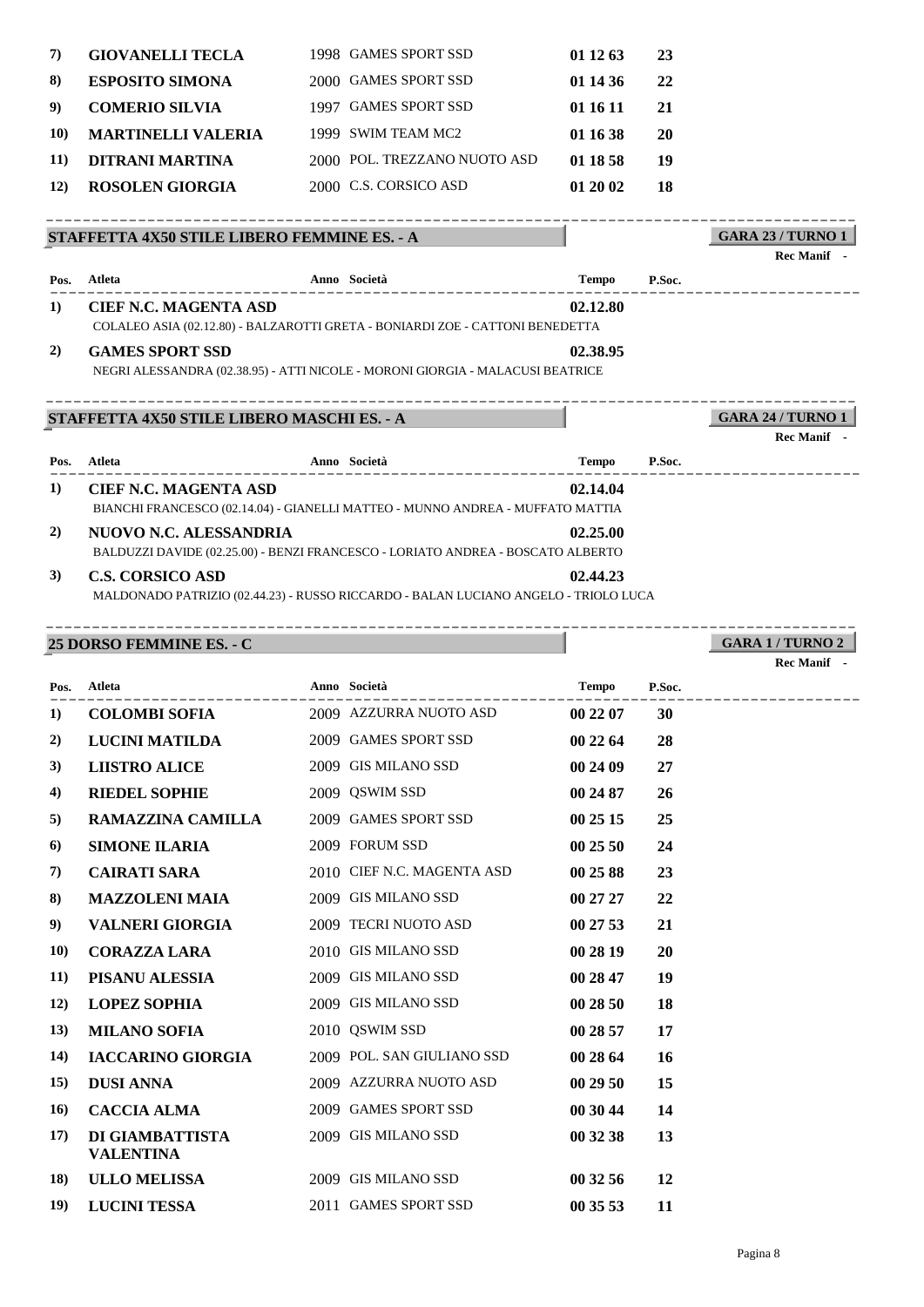## **25 DORSO MASCHI ES. - C**

|             | Pos. Atleta                                              | Anno Società               | <b>Tempo</b> | P.Soc.           |
|-------------|----------------------------------------------------------|----------------------------|--------------|------------------|
| 1)          | <b>BARONE ALESSANDRO</b>                                 | 2008 QSWIM SSD             | 00 21 04     | 30               |
| 2)          | STOIAN DENIS                                             | 2008 GIS MILANO SSD        | 00 21 34     | 28               |
| 3)          | <b>MARTURANO GIROLAMO</b>                                | 2008 POL. SAN GIULIANO SSD | 00 22 00     | 27               |
| 4)          | <b>BOSSO DAVIDE</b>                                      | 2008 GIS MILANO SSD        | 00 22 75     | 26               |
| 5)          | <b>GIORGIO RICCARDO</b>                                  | 2009 GAMES SPORT SSD       | 00 22 90     | 25               |
| 6)          | <b>TUCCILLO ANDREA</b>                                   | 2008 GIS MILANO SSD        | 00 23 00     | 24               |
| 7)          | <b>MUZZO MAURIZIO</b>                                    | 2010 GAMES SPORT SSD       | 00 23 03     | 23               |
| 7)          | <b>NEGRI ELIA</b>                                        | 2009 POL. SAN GIULIANO SSD | 00 23 03     | 23               |
| 9)          | <b>MALACUSI CRISTIAN</b>                                 | 2009 GAMES SPORT SSD       | 00 23 50     | 21               |
| <b>10)</b>  | <b>BRUSSA RICCARDO</b>                                   | 2008 AZZURRA NUOTO ASD     | 00 23 78     | 20               |
| 11)         | <b>SOLDANO KEVIN</b>                                     | 2008 POL. SAN GIULIANO SSD | 00 24 01     | 19               |
| 12)         | <b>LIONTI DANIEL</b>                                     | 2008 GIS MILANO SSD        | 00 24 06     | 18               |
| <b>13</b> ) | <b>OLDANI SIMONE</b>                                     | 2009 CIEF N.C. MAGENTA ASD | 00 24 35     | 17               |
| 14)         | <b>CICERI LUCA</b>                                       | 2008 GIS MILANO SSD        | 00 24 37     | <b>16</b>        |
| 15)         | <b>TRESOLDI PIETRO</b>                                   | 2008 AZZURRA NUOTO ASD     | 00 24 53     | 15               |
| 16)         | <b>TRESOLDI GIACOMO</b>                                  | 2008 AZZURRA NUOTO ASD     | 00 24 71     | 14               |
| 17)         | <b>TEGENU ABEL SAMSON</b>                                | 2009 GIS MILANO SSD        | 00 24 72     | 13               |
| 18)         | <b>RIZZI NICCOLO'</b>                                    | 2008 GIS MILANO SSD        | 00 24 75     | 12               |
| 19)         | <b>POLI LUCA</b>                                         | 2008 GIS MILANO SSD        | 00 25 06     | 11               |
| 20)         | <b>RECH JAN</b>                                          | 2009 GIS MILANO SSD        | 00 25 12     | <b>10</b>        |
| 21)         | <b>VIRGA LORENZO</b>                                     | 2009 GAMES SPORT SSD       | 00 25 15     | $\boldsymbol{9}$ |
| 22)         | <b>COZZI RICCARDO</b>                                    | 2009 CIEF N.C. MAGENTA ASD | 00 25 19     | 8                |
| 23)         | <b>ATTI MARCO</b>                                        | 2008 GAMES SPORT SSD       | 00 25 32     | 7                |
| 24)         | <b>SCOTTI EDOARDO</b>                                    | 2008 TECRI NUOTO ASD       | 00 25 37     | 6                |
| 25)         | <b>BURGAZZI GABRIELE</b>                                 | 2008 AZZURRA NUOTO ASD     | 002557       | 5                |
|             | 26) BONANNO MATTIA 2009 CIEF N.C. MAGENTA ASD 00 25 75 4 |                            |              |                  |
| 27)         | <b>SOKHAL YOUSSEF</b>                                    | 2008 CIEF N.C. MAGENTA ASD | 00 25 87     | 3                |
| 28)         | PIANTANIDA THOMAS                                        | 2008 CIEF N.C. MAGENTA ASD | 00 26 03     | 2                |
| 29)         | <b>OGNIBENE GIOELE</b>                                   | 2009 CIEF N.C. MAGENTA ASD | 00 26 19     | 1                |
| <b>30</b> ) | <b>LUNAZZI DIEGO</b>                                     | 2008 GIS MILANO SSD        | 00 26 81     | 1                |
| 31)         | <b>MEDA GABRIELE</b>                                     | 2008 TECRI NUOTO ASD       | 00 26 93     | 1                |
| 32)         | <b>ZUCCHETTI LUCA</b>                                    | 2009 CIEF N.C. MAGENTA ASD | 00 27 60     | 1                |
| <b>33</b> ) | <b>UCCHEDDU SAMUELE</b>                                  | 2009 GIS MILANO SSD        | 00 27 80     | 1                |
| 34)         | <b>SCARPATI ALESSANDRO</b>                               | 2008 FORUM SSD             | 00 27 91     | 1                |
| <b>35</b> ) | <b>LUDOVICO ANDREA</b>                                   | 2009 FORUM SSD             | 00 28 68     | 1                |
| 36)         | <b>SCHILLACI ANDREA</b>                                  | 2008 GIS MILANO SSD        | 00 28 75     | 1                |
| 37)         | <b>SORDI ROBERTO</b>                                     | 2009 FORUM SSD             | 00 28 77     | 1                |
| <b>38</b> ) | <b>OCHOA TREJO ROBERTO</b><br><b>CARLOS</b>              | 2009 GIS MILANO SSD        | 00 28 90     | 1                |
| 39)         | <b>REALIMATTEO</b>                                       | 2008 TECRI NUOTO ASD       | 00 28 94     | 1                |
| 40)         | <b>LAZZARETTI LEONARDO</b>                               | 2008 GIS MILANO SSD        | 00 29 19     | 1                |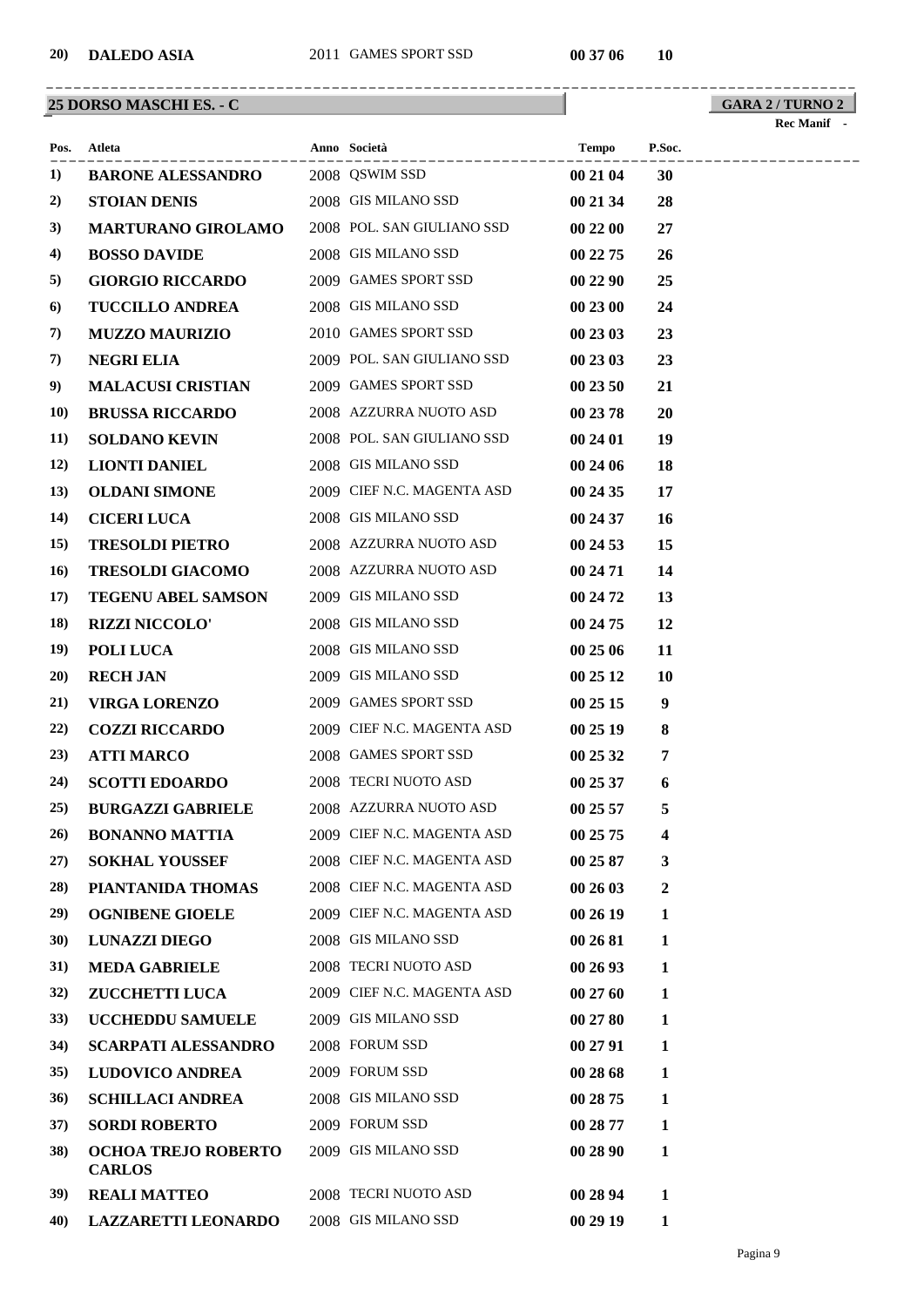| 41) | <b>ALLODI ROBERTO</b>       |       | 2009 CPS STEZZANO ASD      | 00 29 67 | 1            |
|-----|-----------------------------|-------|----------------------------|----------|--------------|
| 42) | <b>LANZANI RICCARDO</b>     |       | 2010 GAMES SPORT SSD       | 00 29 96 | 1            |
| 43) | <b>PASSONI LORENZO</b>      | 2008  | <b>GIS MILANO SSD</b>      | 00 30 85 | $\mathbf{1}$ |
| 44) | <b>MERCALDI OSCAR</b>       |       | 2008 CIEF N.C. MAGENTA ASD | 00 30 94 | 1            |
| 45) | <b>GAMBARO DANIELE</b>      |       | 2008 CIEF N.C. MAGENTA ASD | 00 31 11 | 1            |
| 46) | <b>MUSUMECI EDOARDO</b>     | 2008  | <b>GIS MILANO SSD</b>      | 00 31 75 | $\mathbf{1}$ |
| 47) | <b>BRIGNOLI ALESSSANDRO</b> | 2009. | <b>FORUM SSD</b>           | 00 36 19 | 1            |
|     |                             |       |                            |          |              |

## **50 RANA FEMMINE ES. - B**

#### **GARA 3 / TURNO 2** ----------------------------------------------------------------------------------------

|             | Pos. Atleta                                       | Anno Società                                        | Tempo    | P.Soc.    |  |
|-------------|---------------------------------------------------|-----------------------------------------------------|----------|-----------|--|
| 1)          |                                                   | <b>COLALEO GRETA</b> 2008 CIEF N.C. MAGENTA ASD     | 00 47 51 | 30        |  |
| 2)          | <b>DALCERRI ALHENA</b> 2007 POL. SAN GIULIANO SSD |                                                     | 00 48 21 | 28        |  |
| 3)          | PSALLIDI VIOLA                                    | 2007 POL. SAN GIULIANO SSD                          | 00 49 20 | 27        |  |
| 4)          | <b>DI NICOLA GAIA</b> 2007 GAMES SPORT SSD        |                                                     | 00 51 81 | 26        |  |
| 5)          |                                                   | <b>RUGGIERI SILVIA</b> 2007 POL. TREZZANO NUOTO ASD | 00 51 84 | 25        |  |
| 6           | DI MITO VALENTINA                                 | 2008 TECRI NUOTO ASD                                | 00 52 67 | 24        |  |
| 7)          | EYTAN MAYA                                        | 2007 C.S. CORSICO ASD                               | 00 54 64 | 23        |  |
| 8)          | <b>CAVALLINI GAIA</b>                             | 2007 POLISPORTIVA CUNS ASD                          | 005513   | 22        |  |
| 9)          | PREMOLI GIULIA                                    | 2008 CIEF N.C. MAGENTA ASD                          | 00 57 13 | 21        |  |
| <b>10)</b>  | <b>STELLACCI CAMILLA</b>                          | 2007 TECRI NUOTO ASD                                | 00 57 80 | 20        |  |
| <b>11</b> ) | <b>SCURATI ELISA</b>                              | 2007 POL. TREZZANO NUOTO ASD                        | 00 57 90 | 19        |  |
| <b>12</b> ) | PISANO CAMILLA                                    | 2007 OASI SPORT ASD                                 | 00 58 90 | 18        |  |
| 13)         | <b>TACCONI VITTORIA</b>                           | 2008 QSWIM SSD                                      | 00 59 43 | 17        |  |
| 14)         | <b>ROCCA FRANCESCA</b>                            | 2007 GIS MILANO SSD                                 | 00 59 47 | <b>16</b> |  |
| 15)         | <b>FRIGE' CAMILLA</b>                             | 2008 TECRI NUOTO ASD                                | 01 00 04 | 15        |  |
| 16)         | <b>DI NOIA FRANCESCA</b>                          | 2008 GIS MILANO SSD                                 | 01 00 06 | 14        |  |
| 17)         | PEDRAZZINI CECILIA                                | 2007 TECRI NUOTO ASD                                | 01 00 84 | 13        |  |
| 18)         | <b>ZATTI GAIA</b>                                 | 2007 GIS MILANO SSD                                 | 01 01 62 | 12        |  |
| 19)         | <b>MATACCHIERA SARA</b>                           | 2007 POL. TREZZANO NUOTO ASD                        | 01 02 86 | 11        |  |
| 20)         | PISANTI ALICE                                     | 2008 POL. SAN GIULIANO SSD                          | 01 03 14 | 10        |  |
| 21)         | <b>AMMOSCATO GIULIA</b>                           | 2007 TECRI NUOTO ASD                                | 01 03 84 | 9         |  |
| 22)         | <b>DALUISO IRIS</b>                               | 2008 GIS MILANO SSD                                 | 01 03 87 | 8         |  |
| 23)         | <b>BONAVENTURA ELENA</b>                          | 2008 CIEF N.C. MAGENTA ASD                          | 01 03 95 | 7         |  |
| 24)         | PORTA SILVIA                                      | 2007 TECRI NUOTO ASD                                | 01 04 31 | 6         |  |
| 25)         | <b>MATELLINI MAIA</b>                             | 2008 POL. SAN GIULIANO SSD                          | 01 05 96 | 5         |  |
|             | 26) PASSONI SOFIA                                 | 2008 GIS MILANO SSD                                 | 01 06 49 |           |  |
| 27)         | DE BLASIO MAILA                                   | 2008 TECRI NUOTO ASD                                | 01 06 53 | 3         |  |
| 28)         | <b>MOMBELLI AURORA</b>                            | 2007 GIS MILANO SSD                                 | 01 06 75 | 2         |  |
| 29)         | <b>VINCI GIADA</b>                                | 2008 GIS MILANO SSD                                 | 01 06 84 | 1         |  |
| <b>30</b> ) | DIAZ LEDESMA YAIAIRA                              | 2007 POL. SAN GIULIANO SSD                          | 01 07 21 | 1         |  |
| 31)         | <b>ZANCHI NOEMI</b>                               | 2008 GIS MILANO SSD                                 | 01 07 97 | 1         |  |
| 32)         | PRANDIN LUDOVICA                                  | 2007 GIS MILANO SSD                                 | 01 08 36 | 1         |  |
| <b>33</b> ) | <b>CATALDI GRETA</b>                              | 2007 GIS MILANO SSD                                 | 01 18 07 | 1         |  |
| 34)         | <b>CARRISI CARLOTTA</b>                           | 2008 GIS MILANO SSD                                 | 01 18 42 | 1         |  |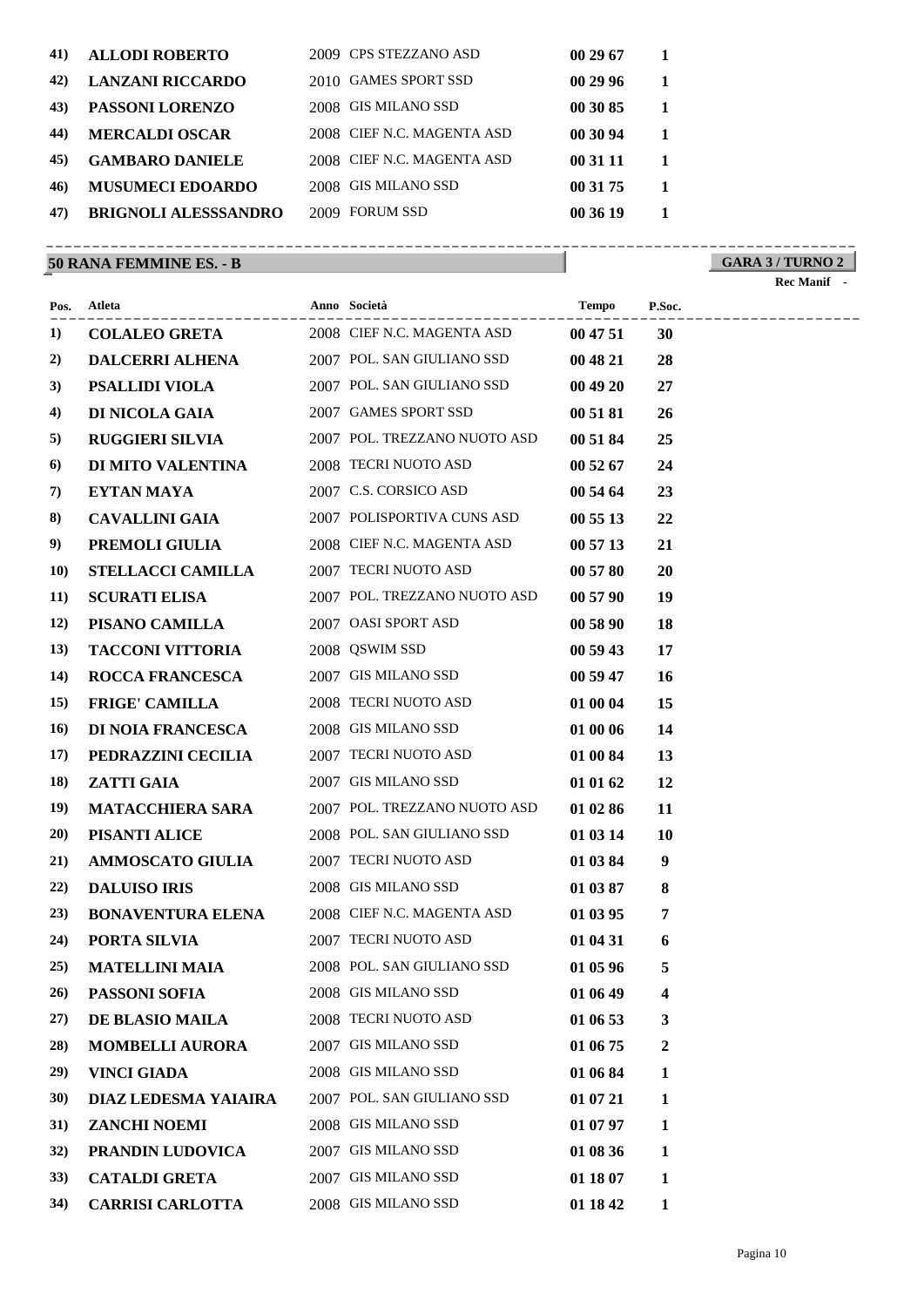| 35) | ZANICCHI ARIANNA         |      | 2008 POL. SAN GIULIANO SSD | 01 18 92 |  |
|-----|--------------------------|------|----------------------------|----------|--|
| 36) | <b>FIORE ALICE</b>       | 2007 | <b>GIS MILANO SSD</b>      | 01 20 13 |  |
| 37) | <b>ZANICCHI ELENA</b>    |      | 2008 POL. SAN GIULIANO SSD | 01 20 22 |  |
| 38) | <b>GASPARDI TECLA</b>    | 2008 | <b>GIS MILANO SSD</b>      | 01 21 01 |  |
| 39) | <b>FERRI CAMILLA</b>     | 2008 | <b>GIS MILANO SSD</b>      | 01 21 25 |  |
| 40) | <b>LOIUDICE ELEONORA</b> |      | 2008 GIS MILANO SSD        | 01 22 45 |  |
| 41) | PEREGO GIULIA            | 2008 | <b>OSWIM SSD</b>           | 01 24 14 |  |
|     |                          |      |                            |          |  |

## **50 RANA MASCHI ES. - B**

#### **GARA 4 / TURNO 2** ----------------------------------------------------------------------------------------

|             | Pos. Atleta                                                       | Anno Società                 | Tempo    | P.Soc.         | ------------------ |
|-------------|-------------------------------------------------------------------|------------------------------|----------|----------------|--------------------|
| 1)          | LOZZA RICCARDO 2006 POL. SAN GIULIANO SSD                         |                              | 00 42 44 | 30             |                    |
| 2)          | <b>MERCALDI MATTIA</b>                                            | 2006 CIEF N.C. MAGENTA ASD   | 00 44 87 | 28             |                    |
| 3)          | <b>MARTURANO ALFREDO</b>                                          | 2006 POL. SAN GIULIANO SSD   | 004533   | 27             |                    |
| 4)          | <b>GIORGIO MATTIA</b>                                             | 2006 GAMES SPORT SSD         | 004693   | 26             |                    |
| 5)          | <b>MUNNO FRANCESCO</b>                                            | 2006 CIEF N.C. MAGENTA ASD   | 00 47 08 | 25             |                    |
| 6)          | ZACHEO GIACOMO                                                    | 2006 CIEF N.C. MAGENTA ASD   | 00 47 70 | 24             |                    |
| 7)          | <b>VELLA CHRISTIAN</b>                                            | 2006 POL. SAN GIULIANO SSD   | 00 48 11 | 23             |                    |
| 8)          | <b>BALDINI DARIO</b>                                              | 2006 POL. SAN GIULIANO SSD   | 00 48 82 | 22             |                    |
| 9)          | <b>MILANO ALESSIO</b>                                             | 2006 QSWIM SSD               | 004903   | 21             |                    |
| <b>10)</b>  | <b>ARESI SAMUELE</b>                                              | 2006 TECRI NUOTO ASD         | 00 49 26 | <b>20</b>      |                    |
| <b>11</b> ) | <b>MATELLINI CRISTIANO</b>                                        | 2006 POL. SAN GIULIANO SSD   | 00 49 57 | 19             |                    |
| <b>12</b> ) | <b>GIORGI THOMAS</b>                                              | 2006 TECRI NUOTO ASD         | 004968   | 18             |                    |
| <b>13</b> ) | VISMARA TOMMASO                                                   | 2006 GAMES SPORT SSD         | 00 50 03 | 17             |                    |
| 14)         | PINNA LORENZO                                                     | 2006 POLISPORTIVA CUNS ASD   | 00 51 24 | <b>16</b>      |                    |
| 15)         | <b>MEDAGLIANI NICCOLO'</b>                                        | 2006 CIEF N.C. MAGENTA ASD   | 00 51 25 | 15             |                    |
| 16)         | <b>MASCHERONI MATTEO</b>                                          | 2006 CIEF N.C. MAGENTA ASD   | 00 51 31 | 14             |                    |
| 17)         | <b>MELANO LORENZO</b>                                             | 2006 QSWIM SSD               | 00 51 88 | 13             |                    |
| 18)         | <b>FOSSATI FRANCESCO</b>                                          | 2007 TECRI NUOTO ASD         | 00 52 10 | 12             |                    |
| 19)         | <b>MARCORA LUCA</b>                                               | 2006 CIEF N.C. MAGENTA ASD   | 00 52 22 | 11             |                    |
| 20)         | TICOZZELLI CALCATERRA 2006 CIEF N.C. MAGENTA ASD<br><b>THOMAS</b> |                              | 00 52 25 | <b>10</b>      |                    |
| 21)         | <b>SISTI GABRIELE</b>                                             | 2007 TECRI NUOTO ASD         | 00 52 81 | 9              |                    |
| 22)         | <b>TEMPESTA TOMMASO</b>                                           | 2006 TECRI NUOTO ASD         | 00 52 96 | 8              |                    |
| 23)         | <b>CASTELLINI SERGIO</b>                                          | 2007 CIEF N.C. MAGENTA ASD   | 00 54 14 | $\overline{7}$ |                    |
| 24)         | <b>BANFI FABIO</b>                                                | 2007 QSWIM SSD               | 00 54 20 | 6              |                    |
| 25)         | <b>MANDELLI ANDREA</b>                                            | 2007 GAMES SPORT SSD         | 00 54 74 | 5              |                    |
| 26)         | <b>TZENOV ILYA</b>                                                | 2006 POL. TREZZANO NUOTO ASD | 00 55 49 | 4              |                    |
| 27)         | <b>LUNTRARU SIMONE</b>                                            | 2006 POL. SAN GIULIANO SSD   | 00 56 85 | 3              |                    |
| 28)         | <b>BARTOLAMINELLI DIEGO</b>                                       | 2007 POL. TREZZANO NUOTO ASD | 00 57 59 | 2              |                    |
| 29)         | <b>CUTER RICCARDO</b>                                             | 2007 GIS MILANO SSD          | 00 57 65 | 1              |                    |
| <b>30</b> ) | <b>BOLCHINI ANDREA</b>                                            | 2007 QSWIM SSD               | 00 57 83 | 1              |                    |
| <b>31</b> ) | <b>FARINA DIMITRI</b>                                             | 2007 AZZURRA NUOTO ASD       | 00 58 46 | 1              |                    |
| 32)         | <b>CONA ALBERTO</b>                                               | 2007 AZZURRA NUOTO ASD       | 00 58 64 | 1              |                    |
| 33)         | PALVARINI ALESSANDRO                                              | 2007 TECRI NUOTO ASD         | 00 58 84 | 1              |                    |
| 34)         | <b>ZIZZAMIA ANDREA</b>                                            | 2006 POL. SAN GIULIANO SSD   | 01 02 69 | 1              |                    |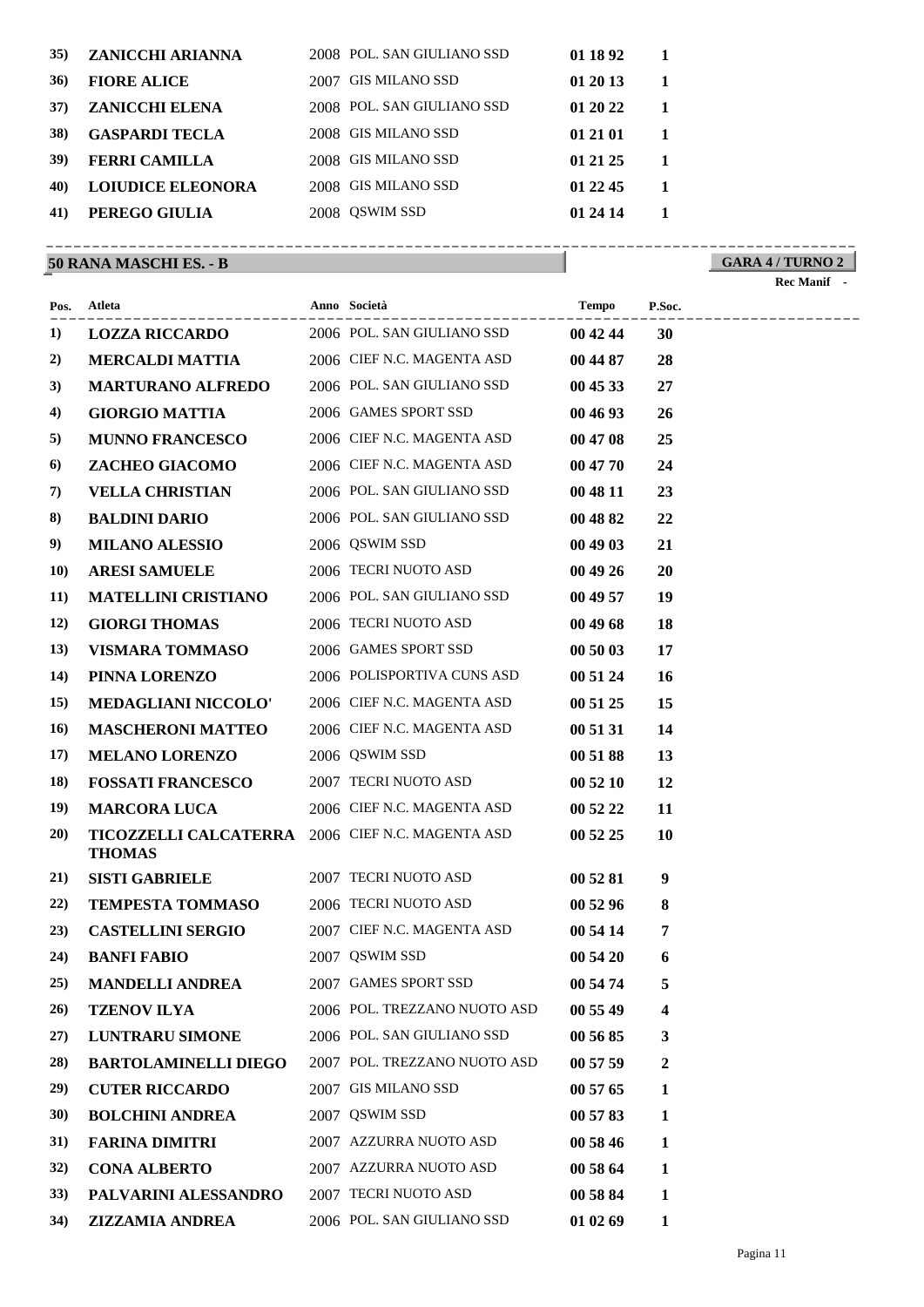| 35) | <b>ALLONE LORENZO</b>   | 2006 OSWIM SSD                 | 01 04 93     |  |
|-----|-------------------------|--------------------------------|--------------|--|
| 36) | <b>ROCCO MATTEO</b>     | POL. SAN GIULIANO SSD<br>2007  | 01 05 92     |  |
| 37) | PIOVAN SANTIAGO         | <b>OSWIM SSD</b><br>2007       | 01 05 98     |  |
| 38) | <b>CARPINO ANDREA</b>   | <b>GAMES SPORT SSD</b><br>2007 | 01 06 26     |  |
| 39) | <b>ARALDI RICCARDO</b>  | <b>GIS MILANO SSD</b><br>2007  | 01 13 28     |  |
| nc  | <b>BAGNASCO GIULIO</b>  | <b>TECRI NUOTO ASD</b><br>2007 | Squalificato |  |
| nc  | <b>GIANGUALANO ELIA</b> | 2006 TECRI NUOTO ASD           | Squalificato |  |
| nc  | PRIMITERRA DARIO        | 2006 GIS MILANO SSD            | Squalificato |  |
|     |                         |                                |              |  |

#### **50 STILE LIBERO FEMMINE ES. - C**

**GARA 5 / TURNO 2** ----------------------------------------------------------------------------------------

|            |                                     |                            |              |        | Rec Manif - |
|------------|-------------------------------------|----------------------------|--------------|--------|-------------|
| Pos.       | Atleta                              | Anno Società               | <b>Tempo</b> | P.Soc. |             |
| 1)         | <b>LUCINI MATILDA</b>               | 2009 GAMES SPORT SSD       | 00 44 18     | 30     |             |
| 2)         | <b>COLOMBI SOFIA</b>                | 2009 AZZURRA NUOTO ASD     | 00 45 68     | 28     |             |
| 3)         | <b>LIISTRO ALICE</b>                | 2009 GIS MILANO SSD        | 00 46 77     | 27     |             |
| 4)         | <b>RAMAZZINA CAMILLA</b>            | 2009 GAMES SPORT SSD       | 00 53 52     | 26     |             |
| 5)         | <b>BANDINI GIULIA</b>               | 2009 TECRI NUOTO ASD       | 00 54 73     | 25     |             |
| 6)         | <b>SIMONE ILARIA</b>                | 2009 FORUM SSD             | 00 55 74     | 24     |             |
| 7)         | <b>DUSI ANNA</b>                    | 2009 AZZURRA NUOTO ASD     | 00 59 77     | 23     |             |
| 8)         | <b>MAZZOLENI MAIA</b>               | 2009 GIS MILANO SSD        | 01 00 96     | 22     |             |
| 9)         | <b>RIEDEL SOPHIE</b>                | 2009 QSWIM SSD             | 01 02 18     | 21     |             |
| <b>10)</b> | <b>IACCARINO GIORGIA</b>            | 2009 POL. SAN GIULIANO SSD | 01 02 28     | 20     |             |
| 11)        | <b>ULLO MELISSA</b>                 | 2009 GIS MILANO SSD        | 01 02 62     | 19     |             |
| 12)        | <b>BANDINI ELISA</b>                | 2009 TECRI NUOTO ASD       | 01 04 11     | 18     |             |
| 13)        | <b>LOPEZ SOPHIA</b>                 | 2009 GIS MILANO SSD        | 01 04 80     | 17     |             |
| 14)        | <b>CORAZZA LARA</b>                 | 2010 GIS MILANO SSD        | 01 04 93     | 16     |             |
| 15)        | PISANU ALESSIA                      | 2009 GIS MILANO SSD        | 01 10 44     | 15     |             |
| 16)        | <b>BORDIN AZZURRA</b>               | 2009 TECRI NUOTO ASD       | 01 10 55     | 14     |             |
| 17)        | <b>MILANO SOFIA</b>                 | 2010 QSWIM SSD             | 01 11 49     | 13     |             |
| 18)        | DI GIAMBATTISTA<br><b>VALENTINA</b> | 2009 GIS MILANO SSD        | 01 14 43     | 12     |             |
| 19)        | <b>LUCINI TESSA</b>                 | 2011 GAMES SPORT SSD       | 01 17 80     | 11     |             |
| 20)        | <b>CACCIA ALMA</b>                  | 2009 GAMES SPORT SSD       | 01 20 77     | 10     |             |
| 21)        | <b>DALEDO ASIA</b>                  | 2011 GAMES SPORT SSD       | 01 39 07     | 9      |             |

### **50 STILE LIBERO MASCHI ES. - C**

---------------------------------------------------------------------------------------- **Atleta Anno Società Tempo P.Soc. Pos. 1) BARONE ALESSANDRO** 2008 QSWIM SSD **00 39 56 30 2) GIORGIO RICCARDO** 2009 GAMES SPORT SSD **00 39 71 28 3) STOIAN DENIS** 2008 GIS MILANO SSD **00 41 72 27 4) OLDANI SIMONE** 2009 CIEF N.C. MAGENTA ASD **00 43 39 26 5) PIANTANIDA THOMAS** 2008 CIEF N.C. MAGENTA ASD **00 44 64 25 6) BOSSO DAVIDE** 2008 GIS MILANO SSD **00 44 82 24 7) TUCCILLO ANDREA** 2008 GIS MILANO SSD **00 44 96 23 8) ATTI MARCO** 2008 GAMES SPORT SSD **00 45 21 22**

#### **GARA 6 / TURNO 2** ----------------------------------------------------------------------------------------

**Rec Manif**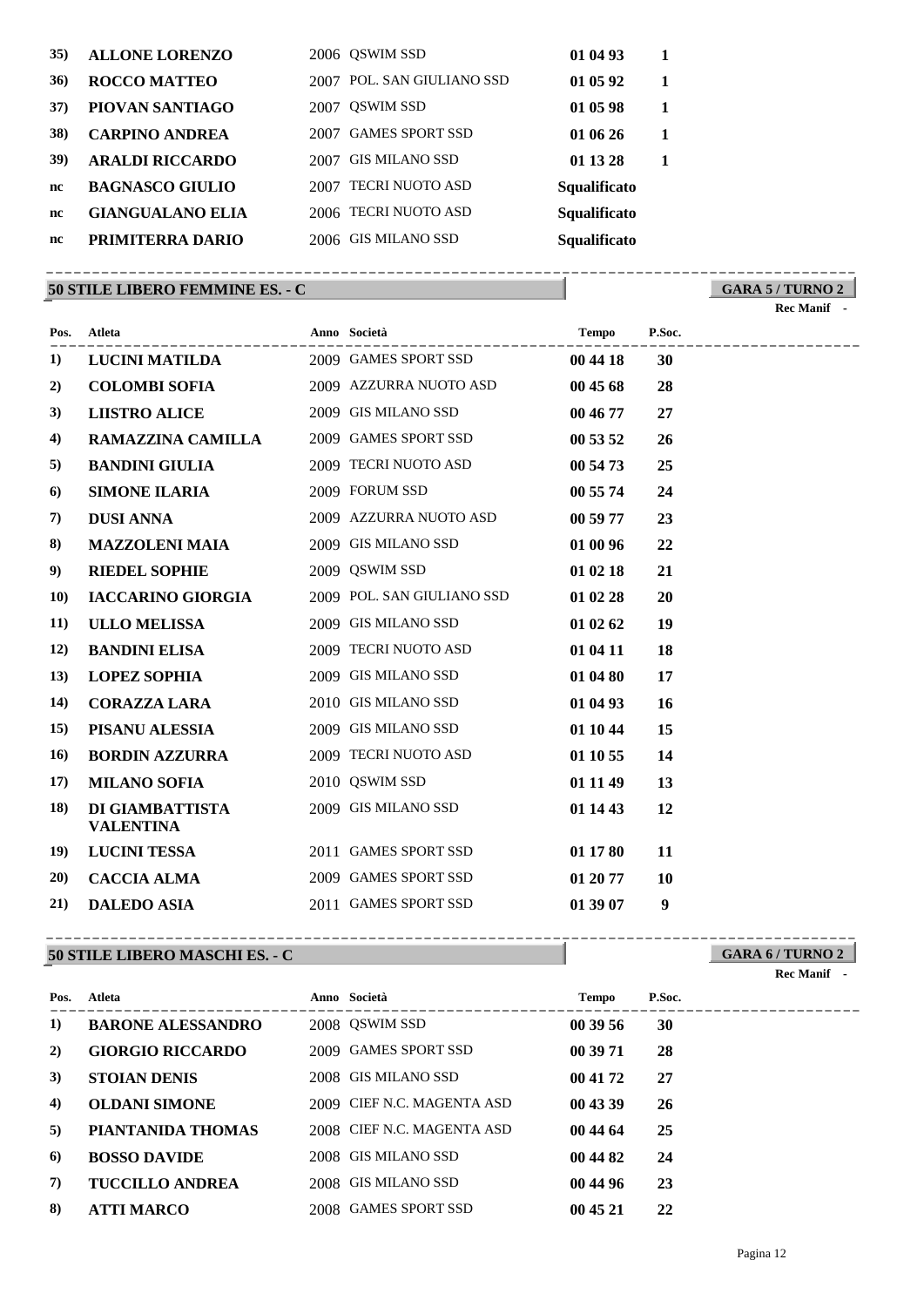| 9)          | <b>TRESOLDI PIETRO</b>     | 2008 AZZURRA NUOTO ASD     | 00 46 32 | 21                      |
|-------------|----------------------------|----------------------------|----------|-------------------------|
| <b>10)</b>  | <b>NEGRI ELIA</b>          | 2009 POL. SAN GIULIANO SSD | 00 46 43 | 20                      |
| <b>11</b> ) | <b>MERCALDI OSCAR</b>      | 2008 CIEF N.C. MAGENTA ASD | 00 46 66 | 19                      |
| 12)         | <b>MARTURANO GIROLAMO</b>  | 2008 POL. SAN GIULIANO SSD | 00 46 77 | 18                      |
| 13)         | <b>CICERI LUCA</b>         | 2008 GIS MILANO SSD        | 00 47 01 | 17                      |
| 14)         | <b>LIONTI DANIEL</b>       | 2008 GIS MILANO SSD        | 00 47 59 | 16                      |
| 15)         | <b>BURGAZZI GABRIELE</b>   | 2008 AZZURRA NUOTO ASD     | 00 47 70 | 15                      |
| 16)         | <b>BONANNO MATTIA</b>      | 2009 CIEF N.C. MAGENTA ASD | 00 47 84 | 14                      |
| 17)         | <b>SOKHAL YOUSSEF</b>      | 2008 CIEF N.C. MAGENTA ASD | 00 47 91 | 13                      |
| 18)         | <b>BRUSSA RICCARDO</b>     | 2008 AZZURRA NUOTO ASD     | 00 48 86 | 12                      |
| 19)         | <b>RIZZI NICCOLO'</b>      | 2008 GIS MILANO SSD        | 00 49 20 | 11                      |
| 20)         | <b>LUNAZZI DIEGO</b>       | 2008 GIS MILANO SSD        | 00 49 33 | 10                      |
| 21)         | <b>TRESOLDI GIACOMO</b>    | 2008 AZZURRA NUOTO ASD     | 00 49 52 | 9                       |
| 22)         | POLI LUCA                  | 2008 GIS MILANO SSD        | 00 50 03 | 8                       |
| (23)        | <b>TEGENU ABEL SAMSON</b>  | 2009 GIS MILANO SSD        | 00 51 82 | 7                       |
| 24)         | <b>MUZZO MAURIZIO</b>      | 2010 GAMES SPORT SSD       | 00 51 86 | 6                       |
| 25)         | <b>MALACUSI CRISTIAN</b>   | 2009 GAMES SPORT SSD       | 00 52 22 | 5                       |
| 26)         | <b>UCCHEDDU SAMUELE</b>    | 2009 GIS MILANO SSD        | 00 52 86 | $\overline{\mathbf{4}}$ |
| 27)         | <b>COZZI RICCARDO</b>      | 2009 CIEF N.C. MAGENTA ASD | 00 53 29 | 3                       |
| 28)         | <b>ZUCCHETTI LUCA</b>      | 2009 CIEF N.C. MAGENTA ASD | 00 53 46 | $\overline{2}$          |
| 29)         | <b>SOLDANO KEVIN</b>       | 2008 POL. SAN GIULIANO SSD | 00 53 82 | 1                       |
| <b>30</b> ) | <b>OGNIBENE GIOELE</b>     | 2009 CIEF N.C. MAGENTA ASD | 00 54 23 | 1                       |
| 31)         | <b>VIRGA LORENZO</b>       | 2009 GAMES SPORT SSD       | 00 55 40 | 1                       |
| 32)         | <b>SCHILLACI ANDREA</b>    | 2008 GIS MILANO SSD        | 00 56 45 | 1                       |
| 33)         | <b>LAZZARETTI LEONARDO</b> | 2008 GIS MILANO SSD        | 00 57 48 | 1                       |
| 34)         | <b>SCOTTI EDOARDO</b>      | 2008 TECRI NUOTO ASD       | 00 57 68 | 1                       |
| 35)         | <b>ALLODI ROBERTO</b>      | 2009 CPS STEZZANO ASD      | 00 57 89 | $\mathbf{1}$            |
| 36)         | <b>GAMBARO DANIELE</b>     | 2008 CIEF N.C. MAGENTA ASD | 00 59 85 | 1                       |
| 37)         | <b>RECH JAN</b>            | 2009 GIS MILANO SSD        | 01 00 67 | 1                       |
| 38)         | PASSONI LORENZO            | 2008 GIS MILANO SSD        | 01 01 33 | 1                       |
| <b>39</b> ) | <b>REALI MATTEO</b>        | 2008 TECRI NUOTO ASD       | 01 01 80 | 1                       |
| 40)         | <b>SORDI ROBERTO</b>       | 2009 FORUM SSD             | 01 02 04 | 1                       |
| 41)         | <b>MEDA GABRIELE</b>       | 2008 TECRI NUOTO ASD       | 01 02 38 | 1                       |
| 42)         | <b>SCARPATI ALESSANDRO</b> | 2008 FORUM SSD             | 01 07 03 | 1                       |
| 43)         | <b>OCHOA TREJO ROBERTO</b> | 2009 GIS MILANO SSD        | 01 08 09 | 1                       |
|             | <b>CARLOS</b>              |                            |          |                         |
| 44)         | <b>MUSUMECI EDOARDO</b>    | 2008 GIS MILANO SSD        | 01 10 49 | 1                       |
| 45)         | <b>LANZANI RICCARDO</b>    | 2010 GAMES SPORT SSD       | 01 11 63 | 1                       |

## **100 STILE LIBERO FEMMINE ES. - B**

# **GARA 7 / TURNO 2**

#### **Rec Manif -**

| Pos.       | Atleta                 | Anno Società               | Tempo    | P.Soc. |
|------------|------------------------|----------------------------|----------|--------|
| <b>1</b> ) | PAVAN GIULIA           | 2007 CIEF N.C. MAGENTA ASD | 01 24 07 | 30     |
| 2)         | <b>DALCERRI ALHENA</b> | 2007 POL. SAN GIULIANO SSD | 01 24 18 | -28    |
| 3)         | - CAVALLINI GAIA       | 2007 POLISPORTIVA CUNS ASD | 01 24 42 | -27    |
| 4)         | <b>COLALEO GRETA</b>   | 2008 CIEF N.C. MAGENTA ASD | 01 24 44 | 26     |

----------------------------------------------------------------------------------------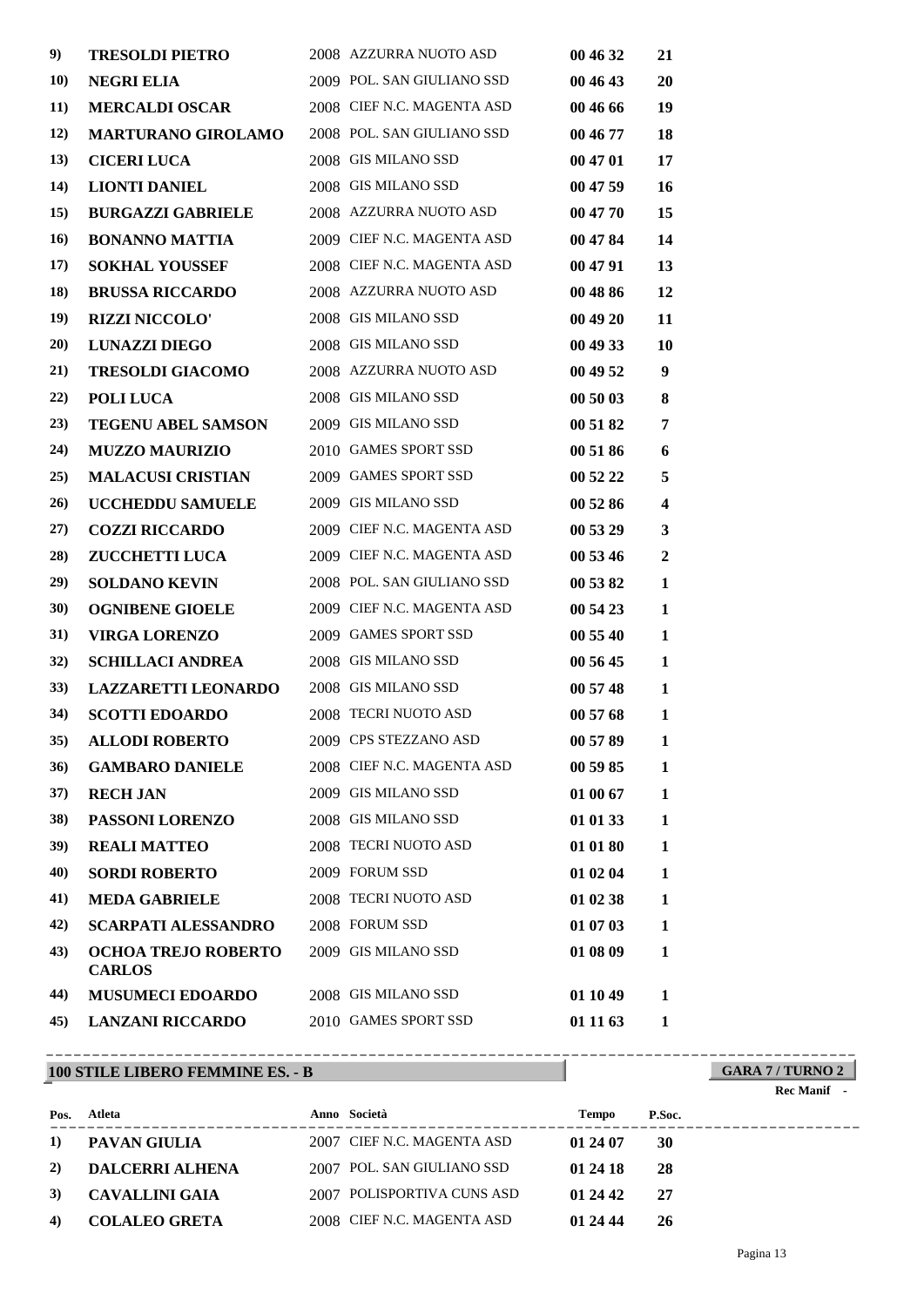| 5)          | <b>MUCENI SOFIA</b>        | 2007 POL. TREZZANO NUOTO ASD | 01 24 67 | 25               |
|-------------|----------------------------|------------------------------|----------|------------------|
| 6)          | VAIANA VALENTINA           | 2007 CIEF N.C. MAGENTA ASD   | 01 29 77 | 24               |
| 7)          | DI NICOLA GAIA             | 2007 GAMES SPORT SSD         | 01 30 18 | 23               |
| 8)          | <b>STELLACCI CAMILLA</b>   | 2007 TECRI NUOTO ASD         | 01 30 29 | 22               |
| 9)          | <b>FRIGE' CAMILLA</b>      | 2008 TECRI NUOTO ASD         | 01 31 50 | 21               |
| <b>10</b>   | <b>PSALLIDI VIOLA</b>      | 2007 POL. SAN GIULIANO SSD   | 01 32 06 | 20               |
| <b>11</b> ) | DI MITO VALENTINA          | 2008 TECRI NUOTO ASD         | 01 32 61 | 19               |
| 12)         | <b>RUGGIERI SILVIA</b>     | 2007 POL. TREZZANO NUOTO ASD | 01 33 11 | 18               |
| 13)         | PEDRAZZINI CECILIA         | 2007 TECRI NUOTO ASD         | 01 33 26 | 17               |
| 14)         | <b>SCURATI ELISA</b>       | 2007 POL. TREZZANO NUOTO ASD | 01 35 35 | 16               |
| 15)         | PORTA SILVIA               | 2007 TECRI NUOTO ASD         | 01 40 46 | 15               |
| 16)         | <b>CASTIGLIONI DEBORAH</b> | 2007 CIEF N.C. MAGENTA ASD   | 01 43 61 | 14               |
| 17)         | <b>VINCI GIADA</b>         | 2008 GIS MILANO SSD          | 01 44 74 | 13               |
| 18)         | <b>TACCONI VITTORIA</b>    | 2008 QSWIM SSD               | 01 45 23 | 12               |
| 19)         | <b>AMMOSCATO GIULIA</b>    | 2007 TECRI NUOTO ASD         | 01 45 80 | 11               |
| 20)         | <b>MOMBELLI AURORA</b>     | 2007 GIS MILANO SSD          | 01 47 04 | 10               |
| 21)         | <b>PASSONI SOFIA</b>       | 2008 GIS MILANO SSD          | 01 47 65 | 9                |
| 22)         | <b>FIORE ALICE</b>         | 2007 GIS MILANO SSD          | 01 49 86 | 8                |
| (23)        | <b>ZATTI GAIA</b>          | 2007 GIS MILANO SSD          | 01 53 40 | 7                |
| 24)         | PISANTI ALICE              | 2008 POL. SAN GIULIANO SSD   | 01 54 00 | 6                |
| 25)         | <b>ROCCA FRANCESCA</b>     | 2007 GIS MILANO SSD          | 01 54 94 | 5                |
| 26)         | DIAZ LEDESMA YAIAIRA       | 2007 POL. SAN GIULIANO SSD   | 01 55 81 | 4                |
| 27)         | <b>GASPARDI TECLA</b>      | 2008 GIS MILANO SSD          | 01 56 91 | 3                |
| 28)         | <b>LOIUDICE ELEONORA</b>   | 2008 GIS MILANO SSD          | 01 57 10 | $\boldsymbol{2}$ |
| 29)         | <b>MATELLINI MAIA</b>      | 2008 POL. SAN GIULIANO SSD   | 01 59 10 | 1                |
| <b>30</b> ) | <b>ZANCHI NOEMI</b>        | 2008 GIS MILANO SSD          | 02 02 96 | 1                |
| 31)         | <b>DALUISO IRIS</b>        | 2008 GIS MILANO SSD          | 02 04 29 | 1                |
| 32)         | <b>ZANICCHI ELENA</b>      | 2008 POL. SAN GIULIANO SSD   | 02 09 17 | 1                |
| <b>33</b> ) | <b>DE BLASIO MAILA</b>     | 2008 TECRI NUOTO ASD         | 02 09 36 | 1                |
| 34)         | <b>CATALDI GRETA</b>       | 2007 GIS MILANO SSD          | 02 12 74 | 1                |
| 35)         | <b>CARRISI CARLOTTA</b>    | 2008 GIS MILANO SSD          | 02 13 80 | 1                |
| 36)         | <b>FERRI CAMILLA</b>       | 2008 GIS MILANO SSD          | 02 14 12 | 1                |
| 37)         | <b>ZANICCHI ARIANNA</b>    | 2008 POL. SAN GIULIANO SSD   | 02 14 52 | 1                |
| <b>38</b> ) | <b>DI NOIA FRANCESCA</b>   | 2008 GIS MILANO SSD          | 02 27 27 | 1                |
| 39)         | PRANDIN LUDOVICA           | 2007 GIS MILANO SSD          | 02 29 76 | 1                |

## **100 STILE LIBERO MASCHI ES. - B**

| Pos.      | Atleta                   | Anno Società               | <b>Tempo</b> | P.Soc. |
|-----------|--------------------------|----------------------------|--------------|--------|
| $\bf{1)}$ | <b>LOZZA RICCARDO</b>    | 2006 POL. SAN GIULIANO SSD | 01 13 91     | 30     |
| 2)        | <b>MUNNO FRANCESCO</b>   | 2006 CIEF N.C. MAGENTA ASD | 01 15 11     | 28     |
| 3)        | <b>MILANO ALESSIO</b>    | 2006 QSWIM SSD             | 01 16 56     | 27     |
| 4)        | <b>VELLA CHRISTIAN</b>   | 2006 POL. SAN GIULIANO SSD | 01 17 42     | 26     |
| 5)        | <b>MASCHERONI MATTEO</b> | 2006 CIEF N.C. MAGENTA ASD | 01 18 28     | 25     |
| 6)        | <b>MELANO LORENZO</b>    | 2006 QSWIM SSD             | 01 18 77     | 24     |

----------------------------------------------------------------------------------------

## **GARA 8 / TURNO 2 Rec Manif -**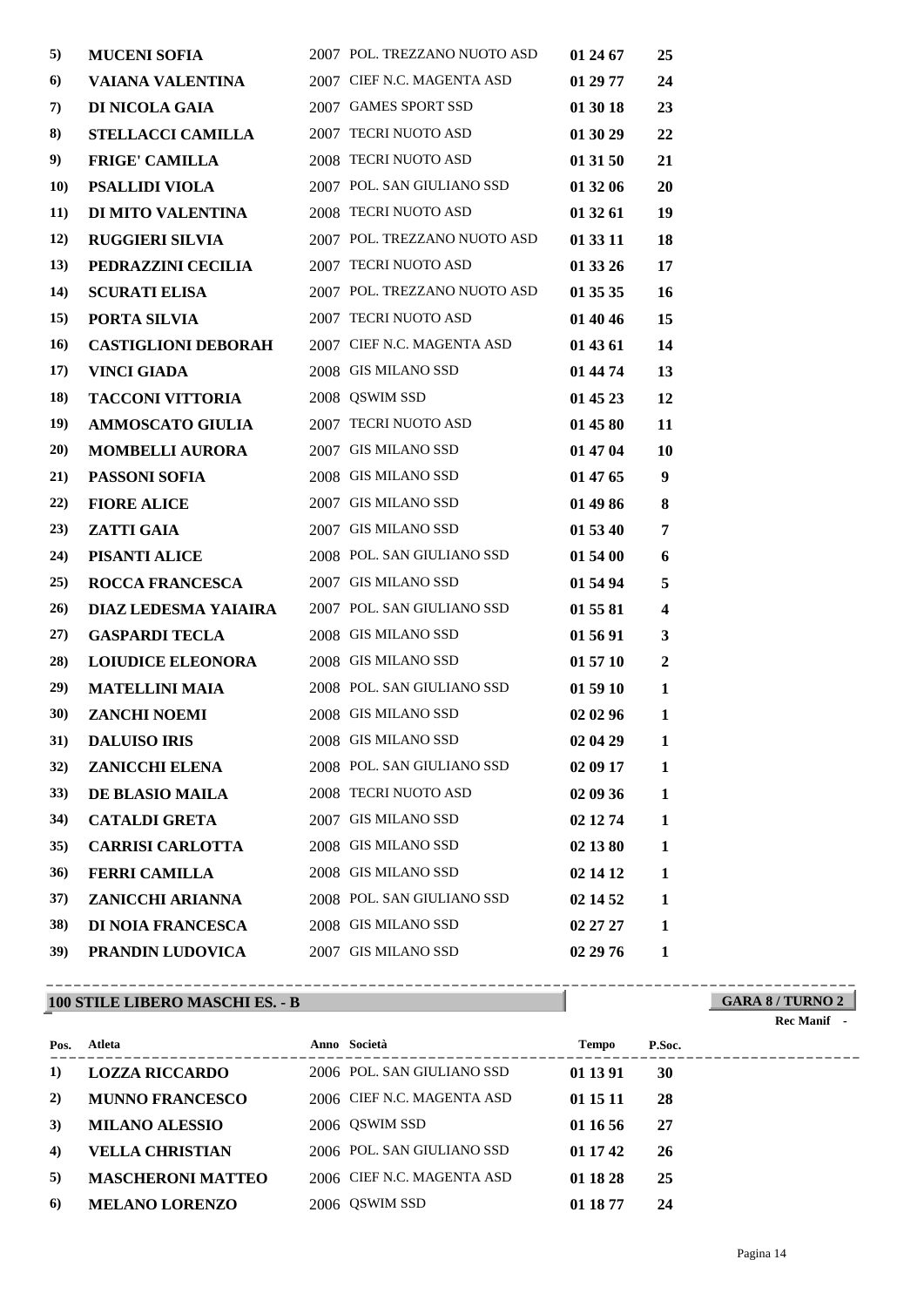| 7)          | <b>ARESI SAMUELE</b>        | 2006 TECRI NUOTO ASD         | 01 19 38 | 23                      |
|-------------|-----------------------------|------------------------------|----------|-------------------------|
| 8)          | <b>OLDANI DANIELE</b>       | 2006 CIEF N.C. MAGENTA ASD   | 01 21 00 | 22                      |
| 9)          | <b>DI MARCO UMBERTO</b>     | 2006 QSWIM SSD               | 01 21 93 | 21                      |
| <b>10</b> ) | <b>REVERDINI GUIDO</b>      | 2006 CIEF N.C. MAGENTA ASD   | 01 22 84 | 20                      |
| 11)         | PINNA LORENZO               | 2006 POLISPORTIVA CUNS ASD   | 01 23 08 | 19                      |
| <b>12</b> ) | <b>BANFI FABIO</b>          | 2007 QSWIM SSD               | 01 23 34 | 18                      |
| 13)         | <b>BONAVENTURA LUCA</b>     | 2006 CIEF N.C. MAGENTA ASD   | 01 23 70 | 17                      |
| 14)         | <b>MARTURANO ALFREDO</b>    | 2006 POL. SAN GIULIANO SSD   | 01 23 97 | 16                      |
| 15)         | <b>CATTONI JACOPO</b>       | 2006 CIEF N.C. MAGENTA ASD   | 01 25 32 | 15                      |
| 16)         | <b>CIABURRI STEFANO</b>     | 2007 POL. TREZZANO NUOTO ASD | 01 26 00 | 14                      |
| 17)         | <b>FICARRA ADRIANO</b>      | 2006 C.S. CORSICO ASD        | 01 26 85 | 13                      |
| 18)         | <b>BAGNASCO GIULIO</b>      | 2007 TECRI NUOTO ASD         | 01 27 36 | 12                      |
| 19)         | <b>MERCALDI MATTIA</b>      | 2006 CIEF N.C. MAGENTA ASD   | 01 27 43 | 11                      |
| 20)         | <b>MATELLINI CRISTIANO</b>  | 2006 POL. SAN GIULIANO SSD   | 01 28 61 | 10                      |
| 21)         | <b>VISMARA TOMMASO</b>      | 2006 GAMES SPORT SSD         | 01 30 36 | 9                       |
| 22)         | <b>GIORGIO MATTIA</b>       | 2006 GAMES SPORT SSD         | 01 31 95 | 8                       |
| (23)        | <b>URSU DENIS</b>           | 2006 SWIM TEAM MC2           | 01 32 04 | 7                       |
| 24)         | <b>BALDINI DARIO</b>        | 2006 POL. SAN GIULIANO SSD   | 01 32 28 | 6                       |
| 25)         | <b>SISTI GABRIELE</b>       | 2007 TECRI NUOTO ASD         | 01 32 44 | 5                       |
| 26)         | ZACHEO GIACOMO              | 2006 CIEF N.C. MAGENTA ASD   | 01 32 69 | $\overline{\mathbf{4}}$ |
| 27)         | <b>TEMPESTA TOMMASO</b>     | 2006 TECRI NUOTO ASD         | 01 32 75 | $\mathbf{3}$            |
| 28)         | PALVARINI ALESSANDRO        | 2007 TECRI NUOTO ASD         | 01 38 61 | $\boldsymbol{2}$        |
| 29)         | <b>GIORGI THOMAS</b>        | 2006 TECRI NUOTO ASD         | 01 38 76 | 1                       |
| <b>30</b> ) | <b>TZENOV ILYA</b>          | 2006 POL. TREZZANO NUOTO ASD | 01 40 30 | 1                       |
| 31)         | <b>MANDELLI ANDREA</b>      | 2007 GAMES SPORT SSD         | 01 40 93 | 1                       |
| 32)         | <b>GIANGUALANO ELIA</b>     | 2006 TECRI NUOTO ASD         | 01 41 69 | $\mathbf{1}$            |
| 33)         | <b>LAMEDICA LUCA</b>        | 2006 POL. TREZZANO NUOTO ASD | 01 43 12 | $\mathbf{1}$            |
| 34)         | <b>LUNTRARU SIMONE</b>      | 2006 POL. SAN GIULIANO SSD   | 01 45 17 | 1                       |
| 35)         | <b>CUTER RICCARDO</b>       | 2007 GIS MILANO SSD          | 01 46 21 | 1                       |
| 36)         | <b>ROCCO MATTEO</b>         | 2007 POL. SAN GIULIANO SSD   | 01 46 61 | 1                       |
| 37)         | PIOVAN SANTIAGO             | 2007 QSWIM SSD               | 01 48 10 | 1                       |
| <b>38</b> ) | <b>ARALDI RICCARDO</b>      | 2007 GIS MILANO SSD          | 01 51 51 | $\mathbf{1}$            |
| 39)         | PRIMITERRA DARIO            | 2006 GIS MILANO SSD          | 01 52 11 | 1                       |
| 40)         | PETTINELLI LORENZO          | 2006 GIS MILANO SSD          | 01 54 81 | 1                       |
| 41)         | <b>ZIZZAMIA ANDREA</b>      | 2006 POL. SAN GIULIANO SSD   | 01 59 54 | 1                       |
| 42)         | <b>BARTOLAMINELLI DIEGO</b> | 2007 POL. TREZZANO NUOTO ASD | 02 00 29 | 1                       |
| 43)         | <b>CARPINO ANDREA</b>       | 2007 GAMES SPORT SSD         | 02 01 20 | 1                       |
| 44)         | <b>BOLCHINI ANDREA</b>      | 2007 OSWIM SSD               | 02 07 13 | 1                       |
| 45)         | PERILLI CHRISTIAN           | 2006 C.S. CORSICO ASD        | 02 11 70 | 1                       |

|      | STAFFETTA 4X25 STILE LIBERO FEMMINE ES. - C |              |              | <b>GARA 9/TURNO 2</b> |           |
|------|---------------------------------------------|--------------|--------------|-----------------------|-----------|
|      |                                             |              |              |                       | Rec Manif |
| Pos. | Atleta                                      | Anno Società | <b>Tempo</b> | P.Soc.                |           |
| 1)   | <b>GIS MILANO SSD</b>                       |              | 01.43.65     |                       |           |

LOPEZ SOPHIA - CORAZZA LARA - MAZZOLENI MAIA - LIISTRO ALICE